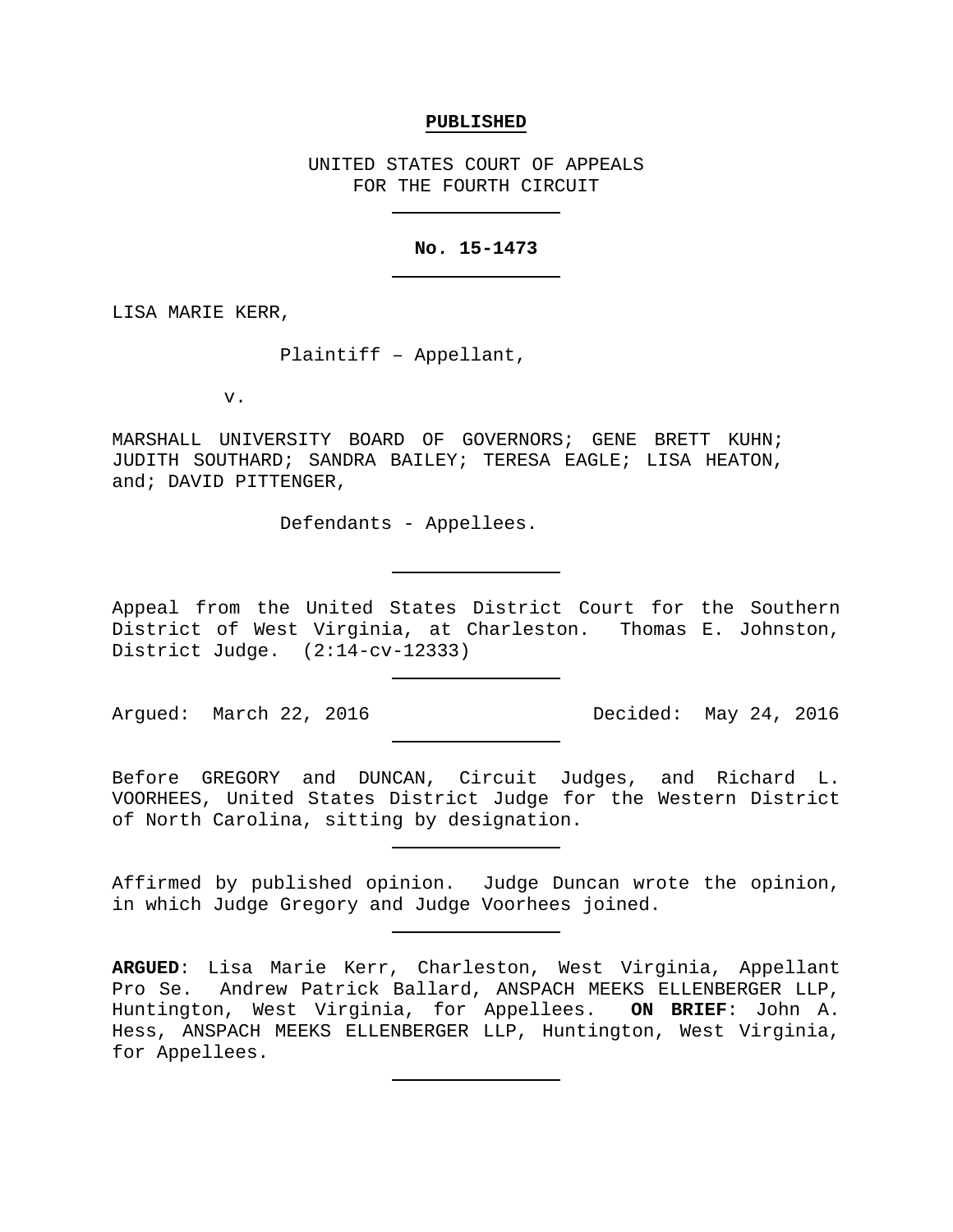DUNCAN, Circuit Judge:

Lisa Kerr appeals the district court's order granting Appellees' motion to dismiss her civil action pursuant to Federal Rules of Civil Procedure  $12(b)(1)$  and  $12(b)(6)$ . Because we conclude that the district court properly determined both that sovereign immunity bars Kerr's claims against the Marshall University Board of Governors ("MUBG"), and that the allegations in Kerr's pro se complaint against the other Appellees fail to state a claim upon which relief can be granted, we affirm.

I.

### A.

After practicing law for more than fifteen years, Kerr enrolled in Marshall University's Master of Arts in Teaching ("MAT") program to obtain a West Virginia teaching license. A student-teaching practicum, EDF 677, is a required component of the MAT program.

In the fall of 2013, Kerr was a student in EDF 677. A few weeks before the end of the semester, however, Kerr left her student-teaching post in protest over differences with her supervising teacher. Kerr was unable to resolve these differences with the Marshall administration and did not return to her student-teaching post. She was not awarded credit for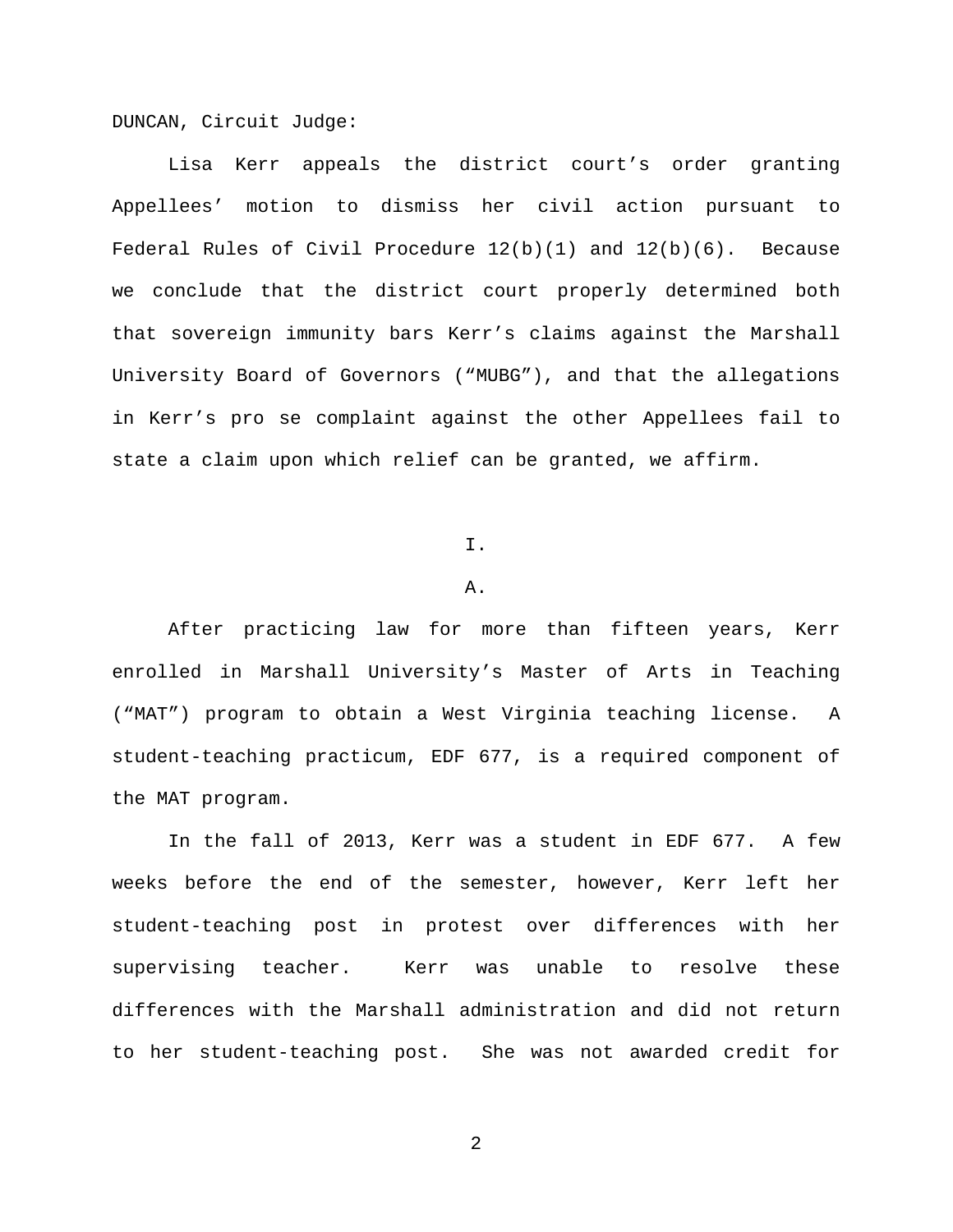EDF 677, and she received neither her MAT nor her teaching license.

On March 14, 2014, after unsuccessfully pursuing reconsideration through Marshall's internal grade-appeals process, Kerr filed a complaint in the Southern District of West Virginia. The complaint named as defendants MUBG; Gene Kuhn, Kerr's supervising teacher in EDF 677; Judith Southard, Kerr's Marshall supervisor for EDF 677; Sandra Bailey, the EDF 677 Program Coordinator at Marshall; Teresa Eagle and Lisa Heaton, both Deans of Marshall's College of Education; and David Pittenger, the Dean of Marshall's Graduate Studies (collectively, "Appellees").

### B.

We set forth the relevant facts as alleged in Kerr's complaint. See Wag More Dogs, LLC v. Cozart, 680 F.3d 359, 364-65 (4th Cir. 2012). To provide context to Kerr's allegations, we also draw on the Marshall University MAT and Post Bac Programs Student Teacher Handbook (the "Student-Teacher Handbook" or "Handbook"), on which Kerr's complaint relies and which is integral to her complaint.<sup>1</sup>

<span id="page-2-0"></span> <sup>1</sup> In ruling on a motion to dismiss for failure to state a claim, courts may rely on evidence that is extraneous to the complaint without converting the motion to one for summary<br>judgment--provided that the evidence's authenticity is not the evidence's authenticity is not challenged and the evidence is "integral to and explicitly (Continued)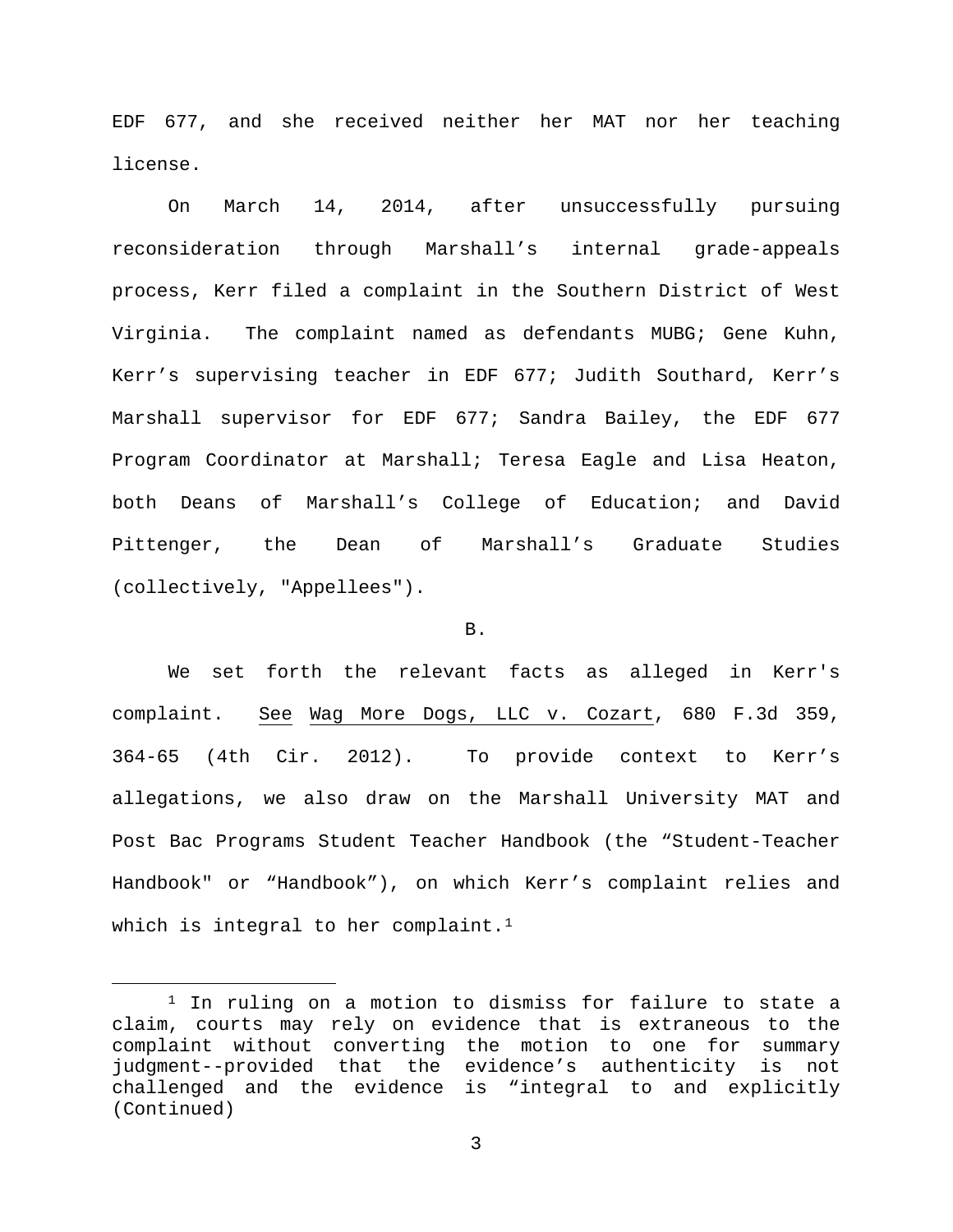EDF 677, the "culminating clinical experience for MAT students," requires "all day student teaching under direct supervision in a public school setting." E.R. 99.[2](#page-3-0) The Marshall Student-Teacher Handbook contains regulations by which participants must abide. Participants must also follow "any additional directives given by the [Marshall supervisor]," E.R. 106, who serves as the student teacher's "primary Marshall contact" for any student-teaching issues, E.R. 12. Over the course of the semester, student teachers are expected to collaborate with their supervising classroom teachers and Marshall supervisors to improve their lesson planning, lesson presentation, and classroom management.

As the above arrangement suggests, the student teacher does not have exclusive control of the classroom. For example, the student teacher is not solely responsible for determining grades, and the supervising classroom teacher retains ultimate responsibility "to the school administration, the school board,

Ĩ.

1.

relied on in the complaint." Am. Chiropractic Ass'n v. Trigon Healthcare, Inc., 367 F.3d 212, 234 (4th Cir. 2004) (citation omitted). Kerr has not challenged the authenticity of the Handbook.

<span id="page-3-0"></span><sup>2</sup> Citations to the "E.R." refer to the electronic record compiled by the district court. The joint appendix filed by Kerr in this case is incomplete, and we therefore rely on the electronic record for factual citations.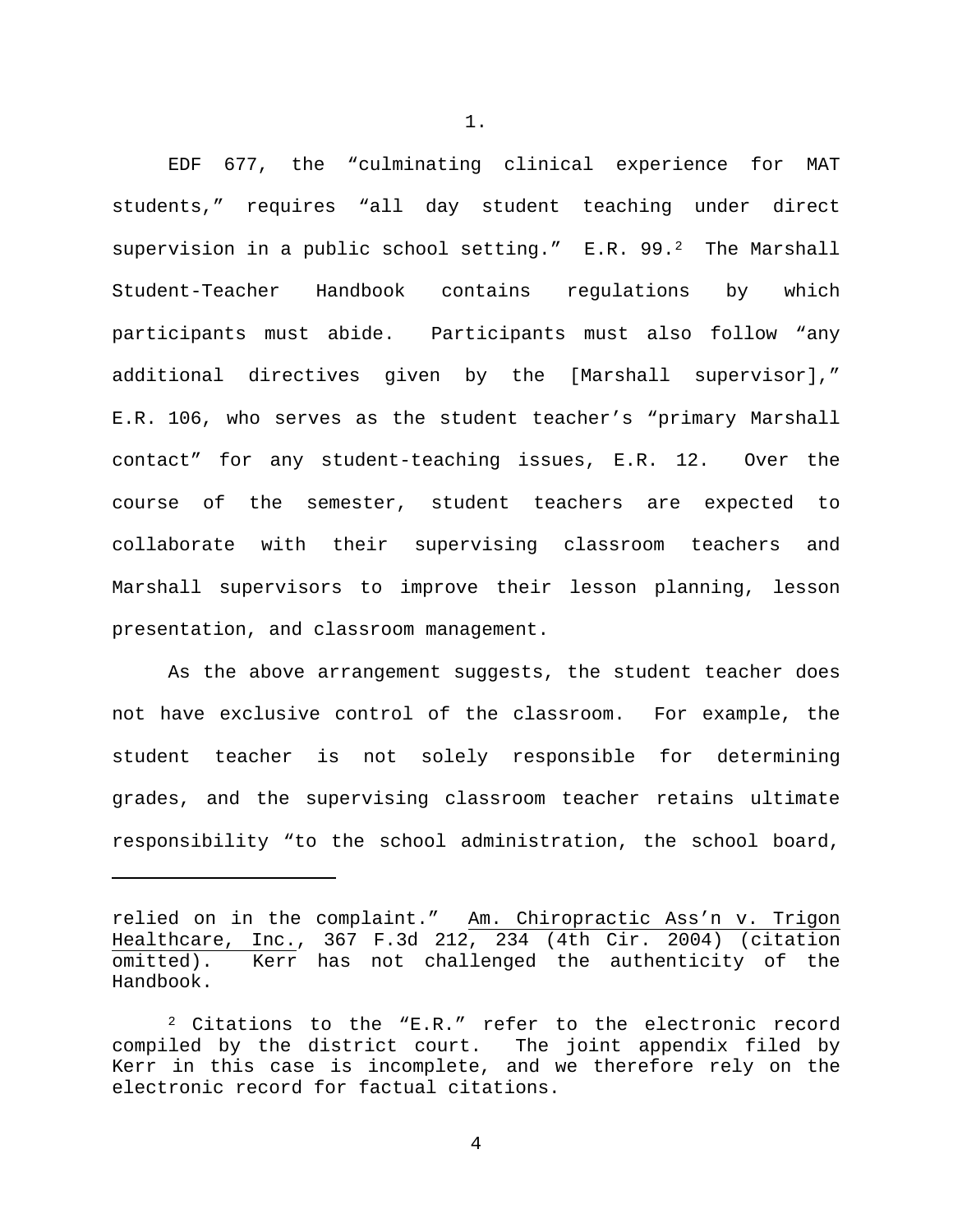and the parents for promoting the best interests of their students." E.R. 114.

EDF 677 participants receive a grade of "Credit" or "No Credit" based in part on an "Evaluation of Classroom Performance" by the student's supervising classroom teacher and Marshall supervisor, which becomes "a permanent part of the student teacher's record." E.R. 100.[3](#page-4-0) "Students must receive a score of at least 'Basic' on all competencies to receive credit for the course." Id.

The Handbook prescribes the attendance policy: "Students are required to be present every day," but are allowed one to three absences for documented illnesses. E.R. 116. "If absences total more than three days, students will be required to complete an extended experience or return in a subsequent semester" to complete the missed time. Id.

2.

Kerr's teaching experience deteriorated over the course of the Fall 2013 Semester. Although the specific events of which she complains began in November, Kerr also makes general references to a lack of support on the Marshall side throughout the semester.

<span id="page-4-0"></span><sup>&</sup>lt;sup>3</sup> There are two other components for course credit, but Kerr's complaint contains no allegations with respect to them.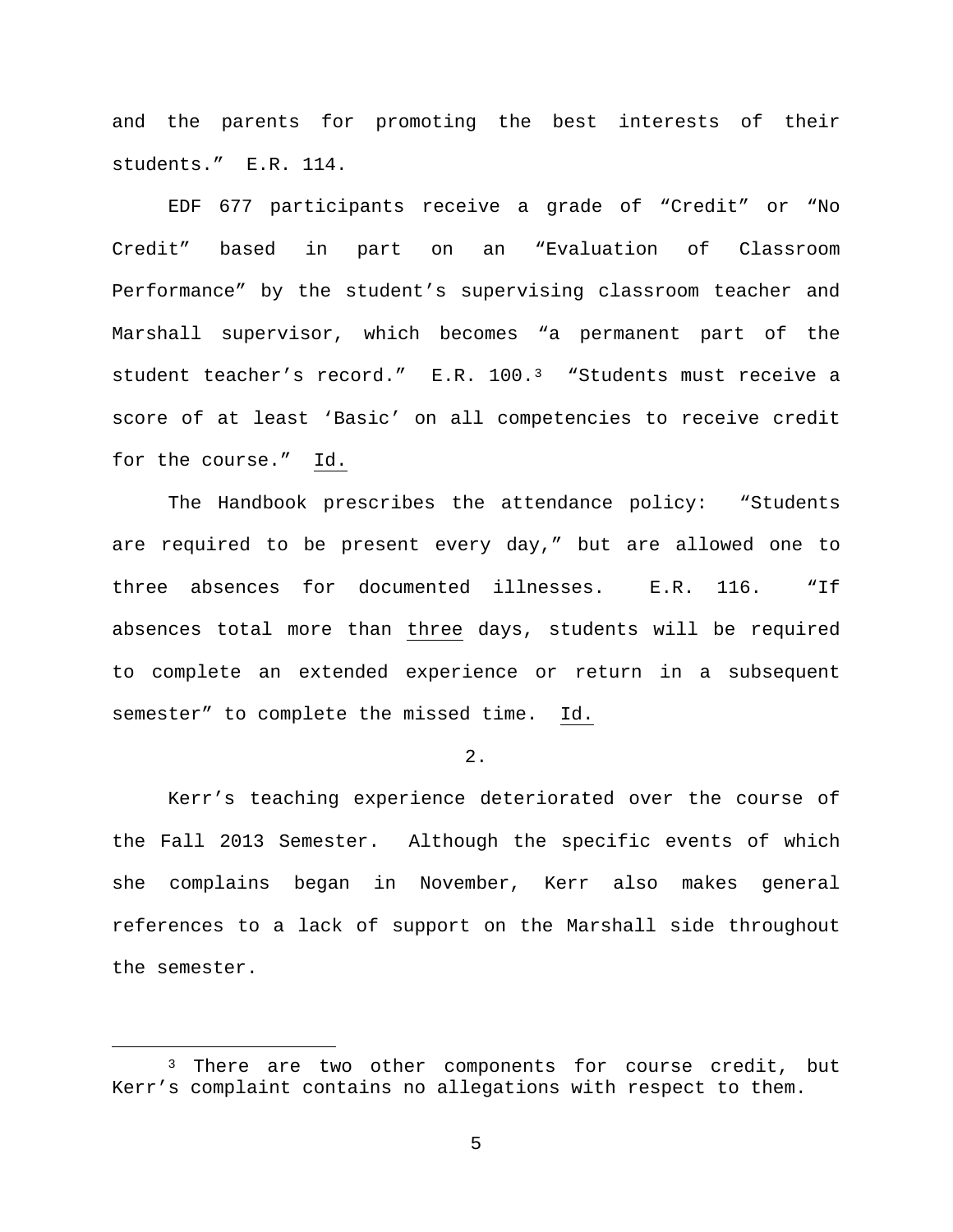On the Marshall side, during the Fall 2013 Semester, Bailey was Marshall's EDF 677 Coordinator, and Southard was the Marshall supervisor for students enrolled in EDF 677. The complaint alleges that at the beginning of the semester, on or around August 2013, Bailey and Southard learned that Kerr is homosexual. Kerr claims that "each time [she] requested academic or professional support" during the Fall 2013 Semester, she was "stonewalled" by Bailey and Southard. E.R. 12. Southard "routinely ignored" Kerr's emails, and the two Marshall University employees gave "antagonistic, perfunctory, dismissive and even dishonest" responses to Kerr's "reasonable requests for advice." Id.[4](#page-5-0)

On the classroom side, Kerr's complaint focuses on her relationship with her supervising classroom teacher, Kuhn. The gist of Kerr's complaint is that Kuhn did not support her authority with the students. For example, according to Kerr, students commented to her, "we don't have to do the work you give us. Mr. Kuhn's going to give us a good grade anyway." E.R. 13. When Kerr approached Kuhn with her concerns, he responded with "silence or cursory brush-offs." Id. Kerr

<span id="page-5-0"></span> <sup>4</sup> The complaint does not identify any specific instances of Kerr's attempts to contact Bailey or Southard prior to November 19, 2013, and it does not detail any of the Marshall employees' responses to any of Kerr's possible requests for support.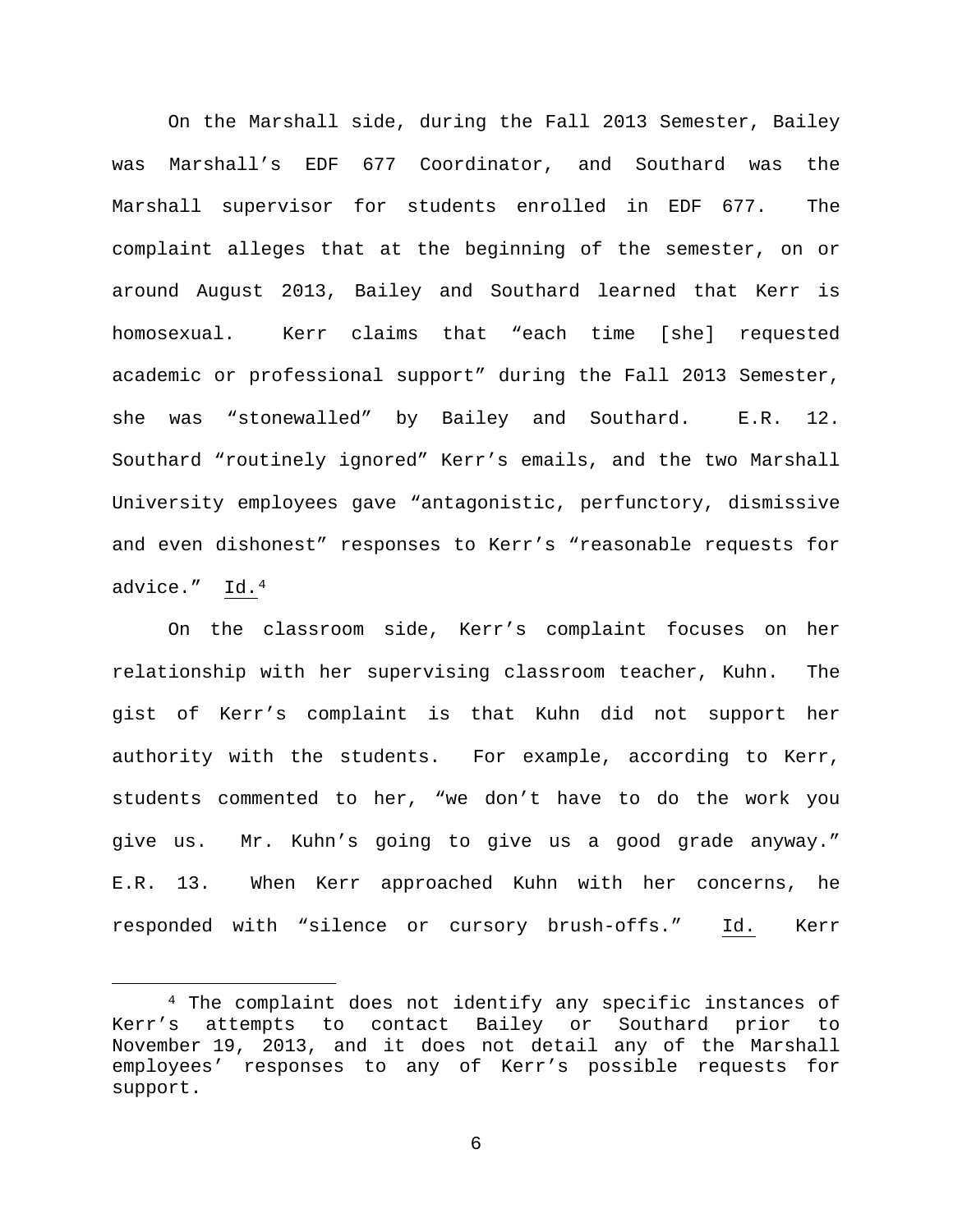claims that she did not notify Southard or Bailey of the student comments or the resistance to her teaching because she had "received no meaningful support from defendants Southard or Bailey in response to prior requests." Id. Despite these issues, Kerr received positive student-teaching evaluations until November 2013.

On November 19, 2013, however, Kerr discovered the grades Kuhn had entered into the online grade book. In Kerr's view, Kuhn had inflated the grades to such an extent as to amount "to a 'free pass' not to do the work Ms. Kerr assigned." Id. At this point, Kerr decided to report her concerns to her Marshall supervisor.

Kerr sent an email to Southard and Kuhn, "advis[ing]" the two that (1) Kuhn's "conduct had seriously undermined the professional relationship"; (2) "in the exercise of her best professional judgment, [Kerr] would suspend further interaction with [Kuhn] pending follow-up from Marshall"; and (3) she understood that "she had fully satisfied the requirements for student teaching." Id. At that point, neither Kuhn nor Southard had completed Kerr's Evaluation of Classroom Performance. The next day, Bailey--in her capacity as EDF 677 Coordinator--responded to the message and a meeting was set for December 5, 2013.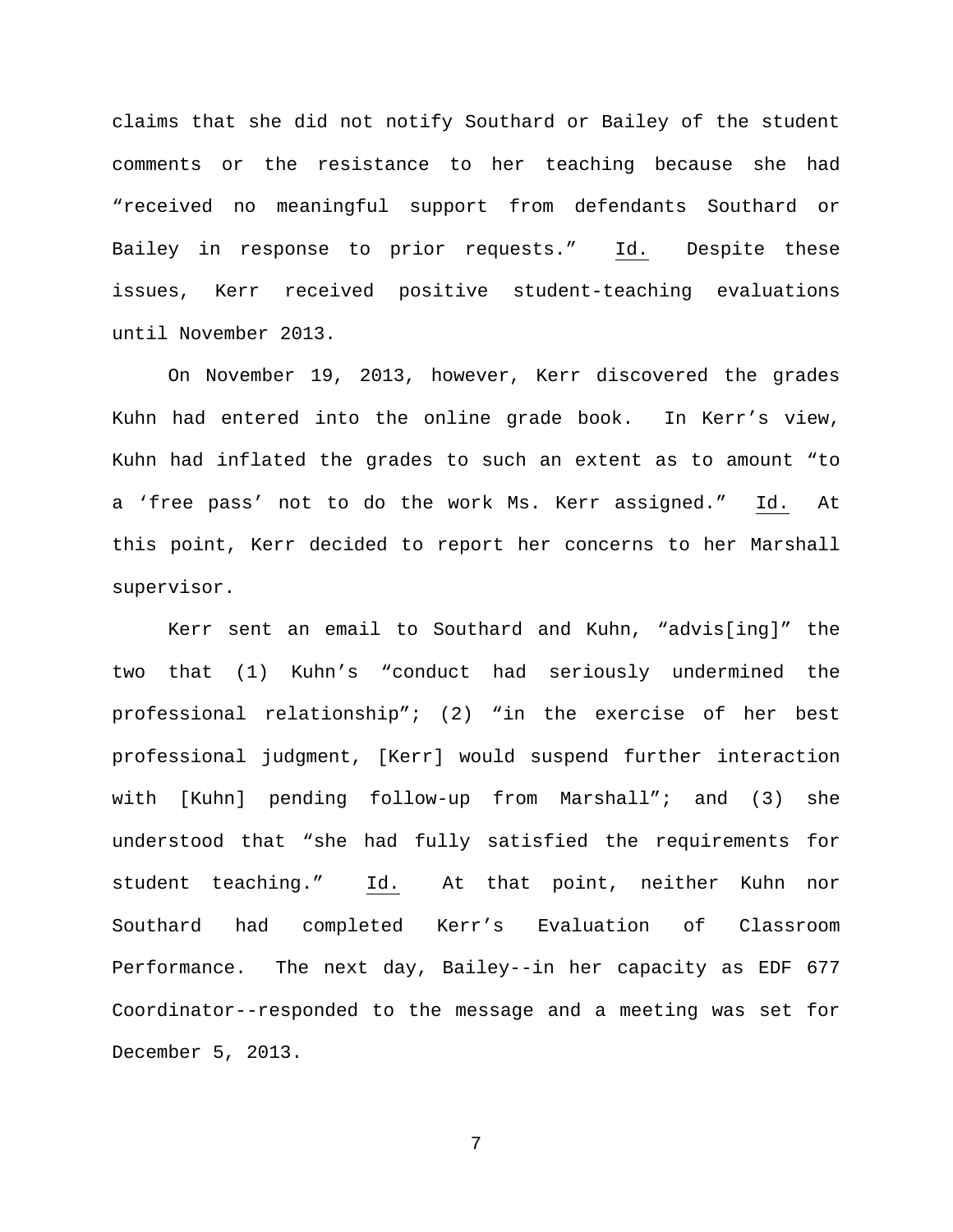At the December 5, 2013, meeting, Kerr met with Bailey and Eagle, a Dean of Marshall University's College of Education. Bailey and Eagle informed Kerr "that she would be denied academic credit for her student teaching experience, would not receive her master's degree, and would not be recommended for teacher certification." E.R. 14. During the meeting, Bailey read allegations against Kerr from "statements provided by Mr. Kuhn and Ms. Southard," of which Kerr complains she had no prior knowledge. Id. Kerr was handed documents that included Kuhn's evaluation, which Kerr read and attempted to dispute, but she was told that the statements were "dispositive" against her. Id. According to Kerr, she was notified that "her only opportunity to be heard would occur during 'the appeal process.'" E.R. 16. Kerr sought to persuade the Marshall administration to reconsider its decision, but, on December 15, 2013, the grade was "entered into [Kerr's] permanent academic record." Id.

## 3.

Marshall provides an internal, three-step appeals process to MAT students who are dissatisfied with a given grade. The grade is reviewed first by course staff, then by the Deans of the College of Education, and finally by the Dean of Graduate Studies. Kerr submitted a 24-page appeal statement with supporting exhibits at the first stage of her appeal, before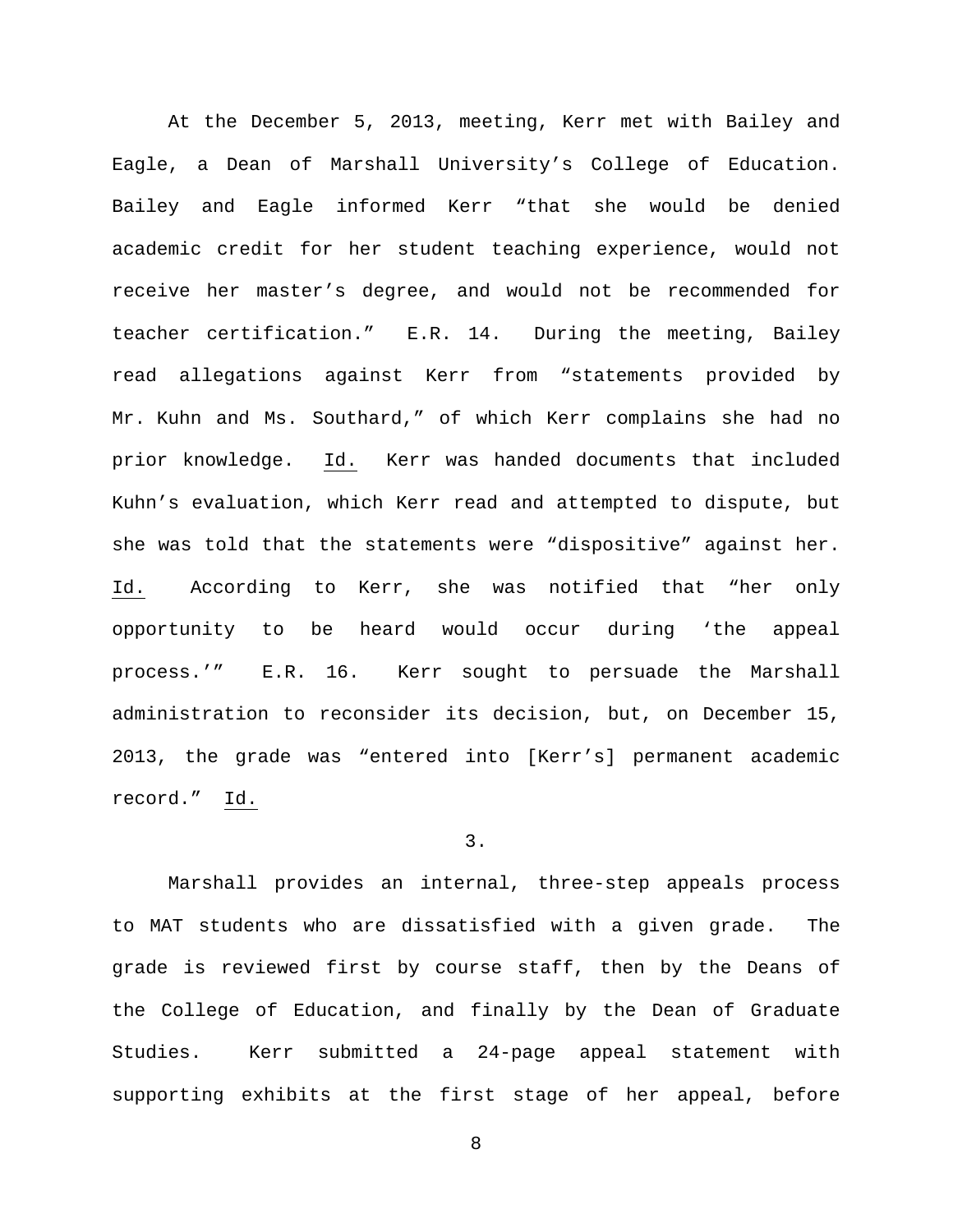Appellees Southard and Bailey. They upheld the denial of credit, and Kerr moved to the second step.

Appellees Eagle and Heaton, both Deans of Marshall's College of Education, decided the second step of Kerr's appeal. The complaint alleges that, in refusing to change Kerr's grade of "No Credit," Eagle and Heaton relied on "new false statements plainly contradicted by Marshall's own records" and failed to address the evidence and arguments Kerr had presented. E.R. 18.[5](#page-8-0)

Appellee Pittenger, the Dean of Graduate Studies at Marshall, heard Kerr's final appeal. Kerr submitted an additional appeal statement that included 20 exhibits. Pittenger nevertheless upheld Kerr's grade of "No Credit," stating that Kerr had raised her complaints about Kuhn too late in the semester for Marshall to address them in the manner Kerr desired.

# C.

On March 14, 2014, Kerr filed a complaint in the United States District Court for the Southern District of West Virginia. The complaint raises seven claims: (1) defamation against Appellees MUBG, Kuhn, Southard, and Bailey; (2) tortious interference with a business expectancy against Appellees MUBG, Kuhn, Southard, Bailey, and Eagle; (3) the tort of outrage

<span id="page-8-0"></span><sup>&</sup>lt;sup>5</sup> The complaint does not allege the contents of the "new false statements."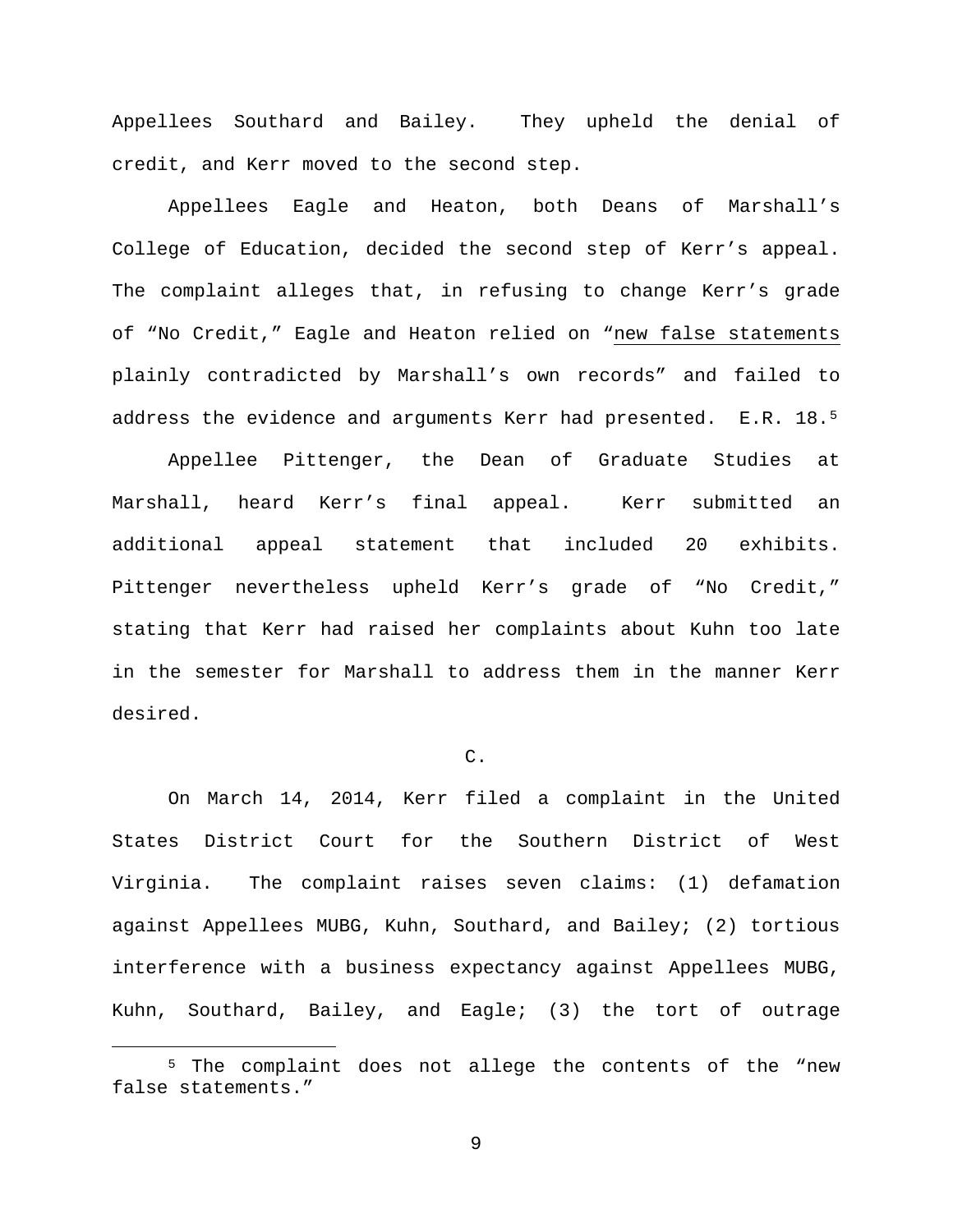against Appellees MUBG, Kuhn, Southard, Bailey, and Eagle; (4) a violation of Kerr's due process rights under 42 U.S.C. § 1983 against Appellees MUBG, Southard, Bailey, and Eagle; (5) a violation of Kerr's equal protection rights pursuant to § 1983, on the basis of Kerr's sexual orientation, against Appellees MUBG, Southard, Bailey, Eagle, Heaton, and Pittenger; (6) a violation of Kerr's equal protection rights under § 1983, as a "class of one," against Appellees MUBG, Southard, Bailey, Eagle, Heaton, and Pittenger; and (7) a violation of the Fair Labor Standards Act ("FLSA"), 29 U.S.C. §§ 201-219, against Appellees MUBG and Kuhn. Kerr seeks compensatory damages against MUBG and the individual Appellees and injunctive relief against MUBG.

Appellees moved to dismiss Kerr's action pursuant to Federal Rules of Civil Procedure  $12(b)(1)$  and  $12(b)(6)$ . The district court referred the motion to a magistrate judge for the submission of proposed findings and recommendations ("PF&R") pursuant to 28 U.S.C. § 636(b)(1)(B). The magistrate judge reviewed the complaint and the parties' memoranda of law and recommended that the district court grant Appellees' motion to dismiss in its entirety. See Kerr v. Marshall Univ. Bd. of Governors, No. 2:14-CV-12333, 2015 WL 1405540, at \*30 (S.D.W. Va. Feb. 4, 2015) ("Magistrate Judge's Report"). Kerr objected to all but one of the magistrate judge's proposed findings and to all of the magistrate judge's recommendations. The district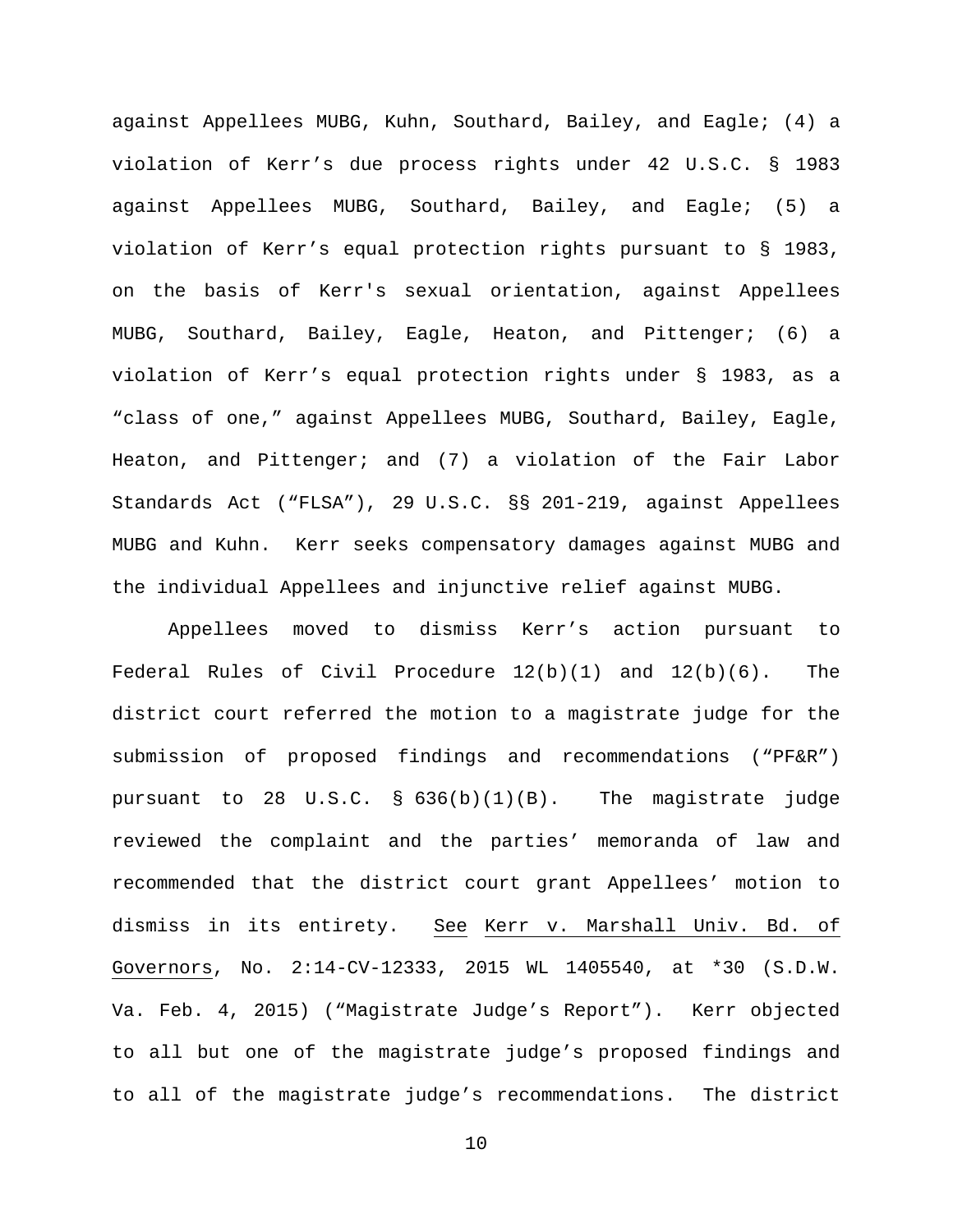court, reviewing the PF&R in light of those objections, granted Appellees' motion to dismiss. Kerr v. Marshall Univ. Bd. of Governors, No. 2:14-CV-12333, 2015 WL 1405537, at \*26 (S.D.W. Va. Mar. 26, 2015) ("District Court Opinion"). This appeal followed.

## II.

On appeal, Kerr argues that the district court erred in granting Appellees' motion to dismiss. Kerr claims that the district court erred by submitting her claim to a magistrate judge for PF&R, that MUBG was not entitled to sovereign immunity, and that her complaint plausibly alleged each of her seven claims. After setting out the relevant standard of review, we address each of Kerr's arguments in turn.

### A.

We review de novo a district court's application of sovereign immunity, S.C. Wildlife Fed'n v. Limehouse, 549 F.3d 324, 332 (4th Cir. 2008), and dismissal for failure to state a claim, Clatterbuck, 708 F.3d at 554.

In our review of a  $12(b)(6)$  dismissal, we accept as true the factual allegations set forth in the complaint. Wag More Dogs, LLC v. Cozart, 680 F.3d at 364–65. In order to state a claim, those "[f]actual allegations must be enough to raise a right to relief above the speculative level." Bell Atl. Corp. v. Twombly, 550 U.S. 544, 555 (2007) (citation omitted). A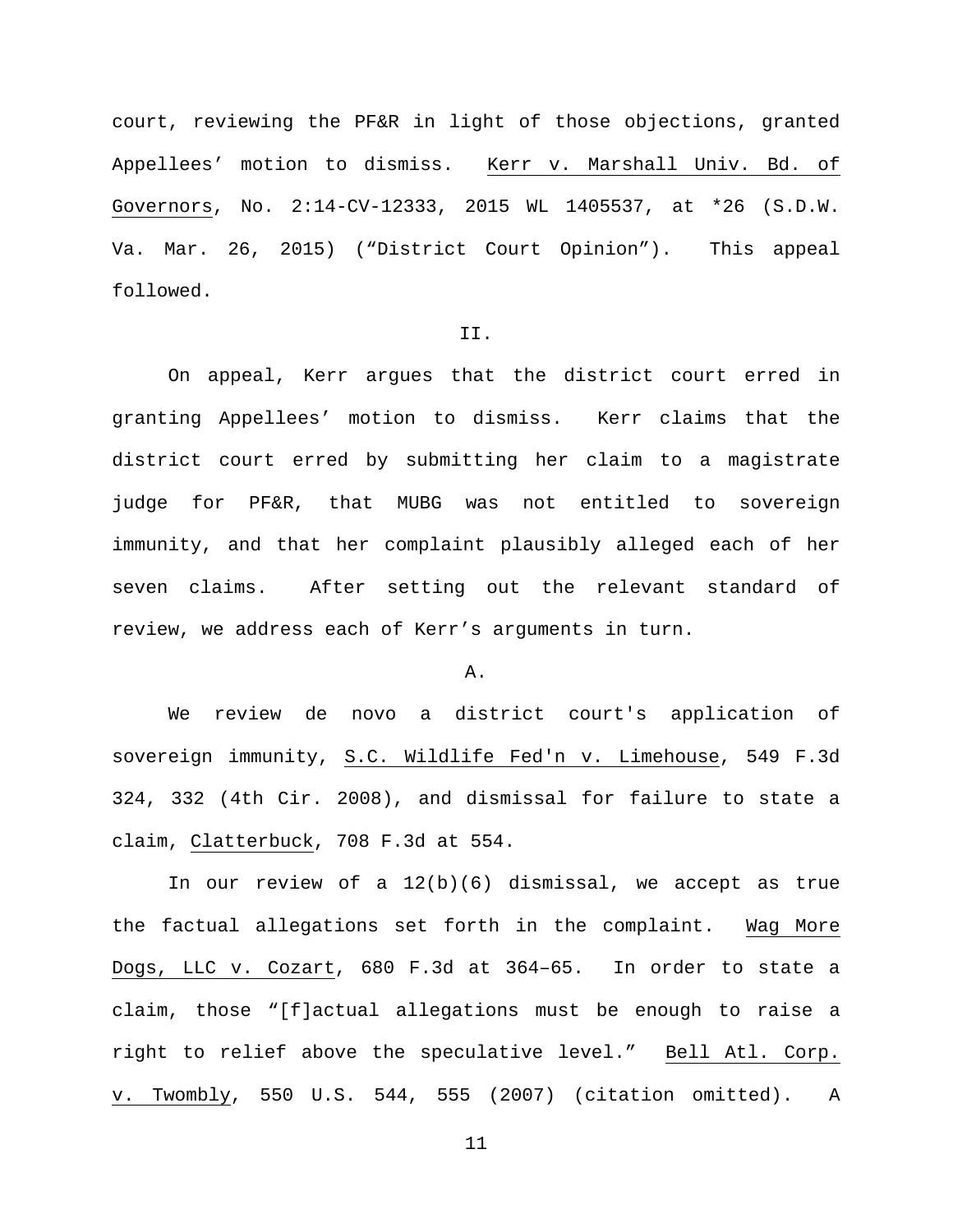complaint must therefore allege "enough facts to state a claim to relief that is plausible on its face." Id. at 570. In reviewing the motion, "we are not bound by the legal conclusions drawn in the complaint." Adcock v. Freightliner LLC, 550 F.3d 369, 374 (4th Cir. 2008) (citing Dist. 28, United Mine Workers of Am., Inc. v. Wellmore Coal Corp., 609 F.2d 1083, 1085–86 (4th Cir. 1979)).

We are mindful of our obligation to liberally construe a pro se complaint. See Jehovah v. Clarke, 798 F.3d 169, 176 (4th Cir. 2015) (citing Jackson v. Lightsey, 775 F.3d 170, 178 (4th Cir. 2014)). Although this court has not determined whether a pro se plaintiff who is also an attorney receives the benefit of this liberal construction, we need not decide that issue here: Kerr's complaint fails whether or not it is liberally construed. We note that Kerr's arguments are not always a model of clarity. Out of an abundance of caution, on these facts, and in accordance with the liberal construction we afford a pro se complainant, we construe Kerr's arguments as best we can given the thrust of her appeal.

B.

We first consider Kerr's argument that "[t]he District Court erred in giving the Complaint short shrift because Plaintiff is acting pro se," Appellant's Br. at 17, and applied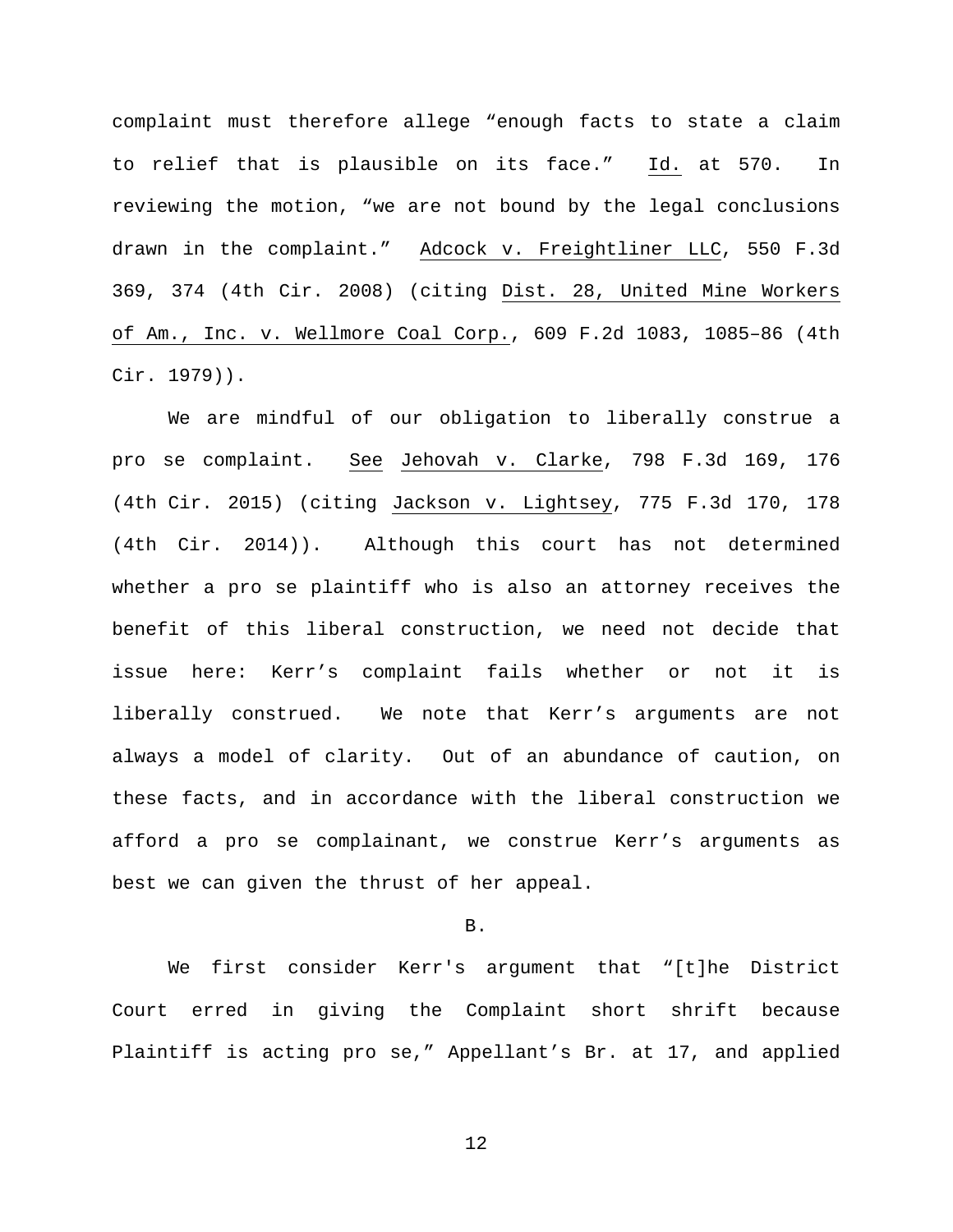an "inverse-Iqbal" standard, id. at 15.<sup>[6](#page-12-0)</sup> Kerr seems particularly troubled by the fact that her civil action was referred to a magistrate judge pursuant to the district court's standing order, claiming that there is "zero authority . . . for subjecting non-post-conviction actions to pre-screening." See id. at 18. We hold that the district court demonstrably did not give Kerr's complaint "short shrift."

First, as the PF&R indicates, the district court assigned Kerr's complaint to the magistrate judge pursuant to 28 U.S.C. § 636(b)(1)(B). Magistrate Judge's Report at \*1. Section 636(b) permits a district court to assign any pretrial matter to a magistrate judge.[7](#page-12-1) Kerr is correct that two of the three categories of matters that may be referred to a magistrate

<span id="page-12-0"></span> <sup>6</sup> As part of Kerr's "inverse-Iqbal" argument, she claims the district court made "trial-like determinations (with no evidence!) of whether [Appellees] actually committed each tort alleged, rather than confining itself to evaluation of the Complaint's allegations for pleading sufficiency." Appellant's Br. at 17. In doing so, Kerr asserts that the district court found various facts that are contradicted by Kerr's complaint. We construe this part of Kerr's argument to be a substantive challenge to the dismissal of the claims related to each contested fact. We address those arguments below.

<span id="page-12-1"></span><sup>7</sup> For non-dispositive motions--the resolution of which could not result in the end of the lawsuit--a district court may direct the magistrate judge to make a final ruling on the matter. See 28 U.S.C. §  $636(b)(1)(A)$ . For dispositive motions, however, a magistrate judge may only render a final decision<br>with the parties' consent. See id. § 636(c)(1). But even with the parties' consent. without the parties' consent, the district court may refer a dispositive matter--like a motion to dismiss--to a magistrate judge for PF&R. Id. § 636(b)(1)(B).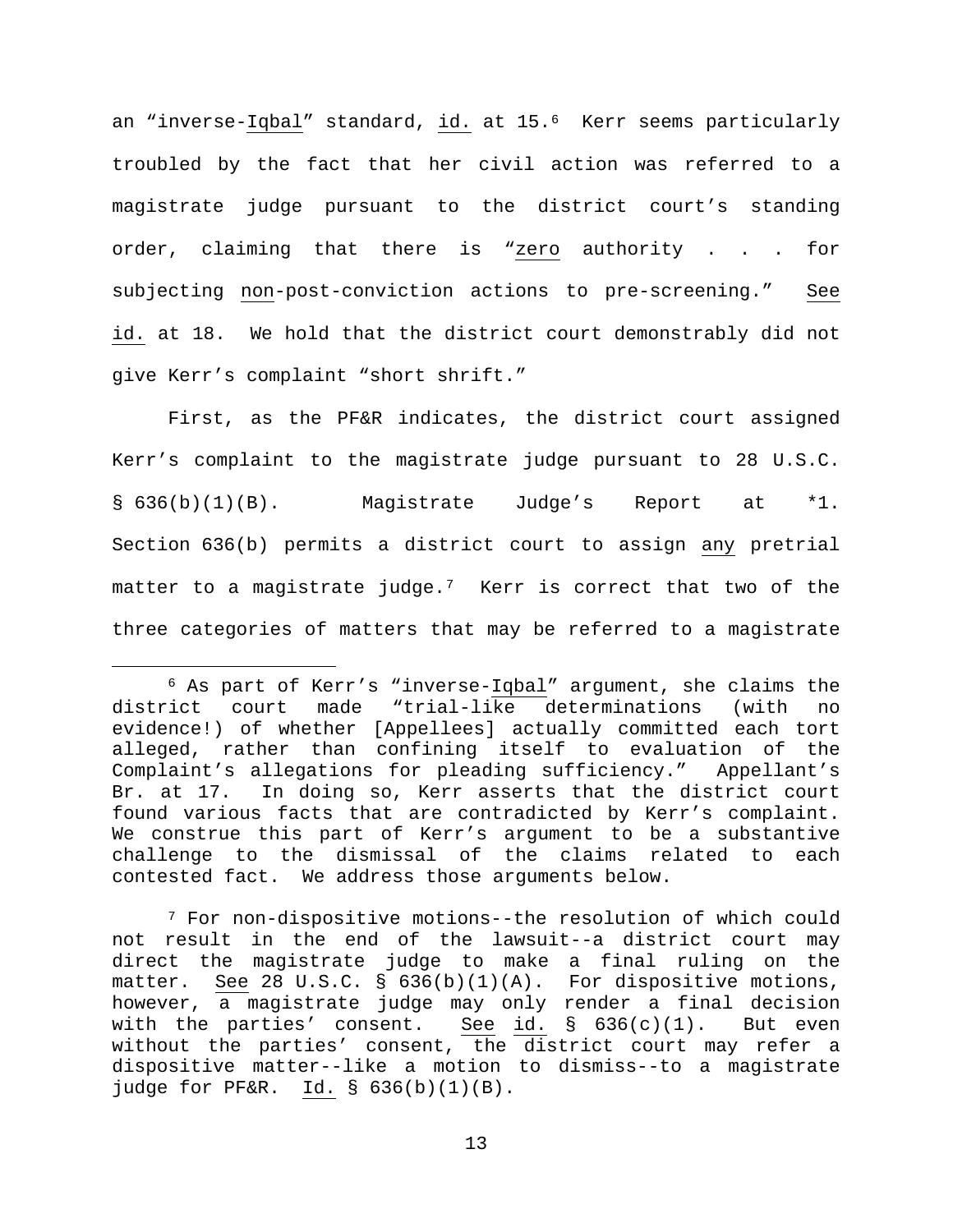judge for PF&R pursuant to § 636(b)(1)(B) relate to prisoner litigation. But she is incorrect that this means the district court lacked the authority to refer her matter to a magistrate judge or that the magistrate judge somehow treated her action analogously to prisoner litigation.

Moreover, the district court accurately stated and applied the proper standard of review of the magistrate judge's PF&R. In its memorandum opinion and order dismissing Kerr's complaint, the district court reviewed de novo each of the magistrate judge's findings and recommendations to which Kerr objected. See 2[8](#page-13-0) U.S.C. §  $636(b)(1)(C).$ <sup>8</sup> In doing so, the district court also considered the fact that Kerr was a pro se plaintiff and afforded her pleadings a liberal construction. District Court Opinion at \*5 (citing Estelle v. Gamble, 429 U.S. 97, 106 (1976); Loe v. Armistead, 582 F.2d 1291, 1295 (4th Cir. 1978)).

Contrary to Kerr's argument, the district court did not merely "adopt the bulk of the Magistrate's Proposed Findings and Recommendation." See Appellant's Br. at 18. Rather, the district court conducted an exhaustive review of the magistrate judge's PF&R. In fact, the district court's reasoning

<span id="page-13-0"></span><sup>&</sup>lt;sup>8</sup> As Kerr objected to all but one of the magistrate judge's<br>sed findings and to all of the magistrate judge's proposed findings and to all of the magistrate recommendations, the district court engaged essentially in a de novo review.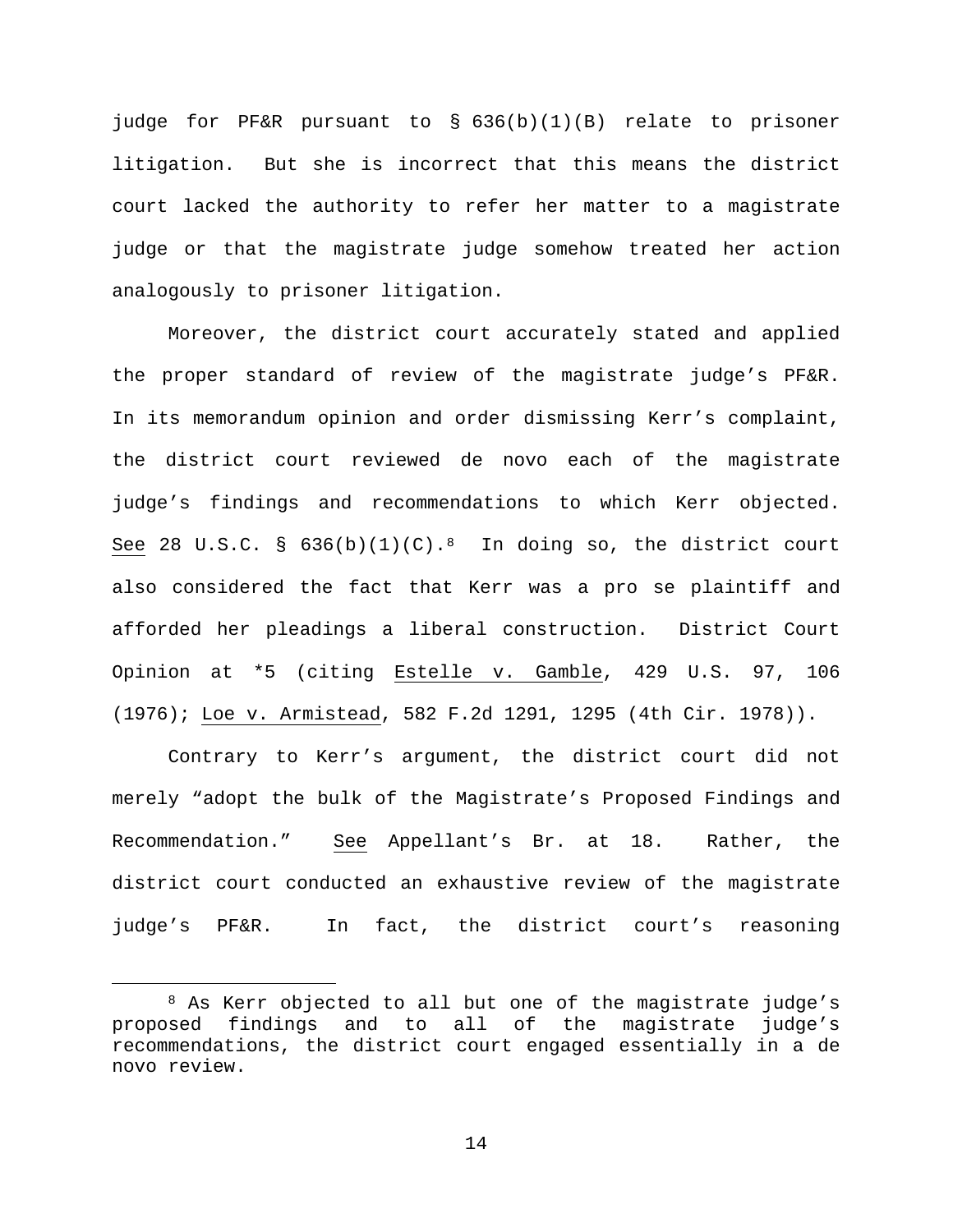substantively differs from the PF&R with respect to a number of Kerr's claims.[9](#page-14-0) We hold that the district court properly referred Appellees' motion to dismiss to a magistrate judge, and the referral and review process did not prejudice Kerr in any way.

# C.

Next, we address Kerr's argument that the district court erred in dismissing all claims against MUBG on sovereign immunity grounds.<sup>[10](#page-14-1)</sup> In doing so, the district court found MUBG to be an "arm of the state" for purposes of sovereign immunity and held that no exception to state sovereign immunity applied. District Court Opinion at \*9-11. Thus, sovereign immunity barred all claims against MUBG. Id. at 11. Kerr does not contest the district court's finding that MUBG is an "arm of the state." Instead, Kerr argues that her claims fall into an exception to sovereign immunity because the "[j]udicially

<span id="page-14-0"></span> <sup>9</sup> Compare, e.g., District Court Opinion at \*26 (holding Kerr did not sufficiently allege Kuhn is an "employer" under FLSA), with Magistrate Judge's Report at \*30 (recommending that the district court dismiss the FLSA claim because "section 213(a)(1) of the FLSA specifically excludes a 'teacher in elementary or secondary schools' from the minimum wage and maximum hour requirements").

<span id="page-14-1"></span><sup>10</sup> Kerr did not seek injunctive relief against any Appellee except for MUBG. Thus, in dismissing all claims against MUBG, the district court dismissed all of Kerr's claims for injunctive relief.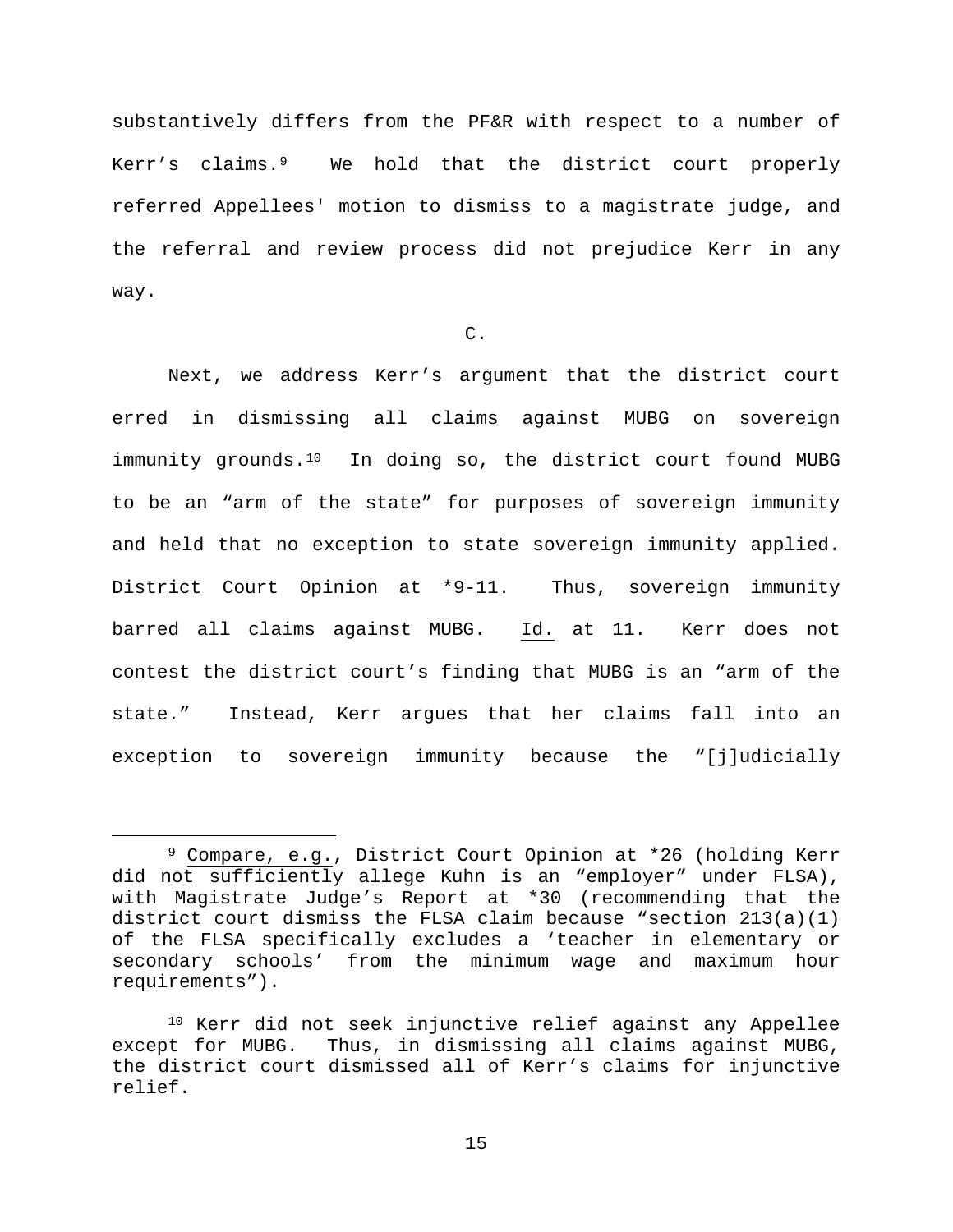implied 'anti-gay exceptions' to Title IX cannot survive Obergefell and Bostic." Appellant's Br. at 27.

Kerr alleges that her equal protection rights were violated on the basis of her sexual orientation. We need not reach the merits of the argument, however, because as Kerr acknowledges, her complaint makes no mention of Title IX as a basis for liability or relief, or as an exception to sovereign immunity. See Appellant's Br. at 28. We agree with the district court that, "[w]hile the Court liberally construes Plaintiff's claims, it will not fundamentally rewrite the causes of action provided in the Complaint." District Court Opinion at \*10. In short, even liberally construed, Kerr's complaint does not present this legal issue.

## D.

We turn next to Kerr's argument that the district court erred in its decision to dismiss all of Kerr's claims against the remaining Appellees for failure to state a claim upon which relief could be granted. $11$  As we explain below, on the basis of

<span id="page-15-0"></span> <sup>11</sup> Kerr only explicitly challenges the dismissal of her defamation claim, her § 1983 due process claim, and her two § 1983 equal protection claims. However, Kerr also challenges various findings of fact that relate to her other claims. In light of Kerr's pro se status, we review the dismissal of all seven of her claims for relief.

The "findings of fact" Kerr contests are the following: (1) the statements Kuhn made about Kerr in the evaluation were (Continued)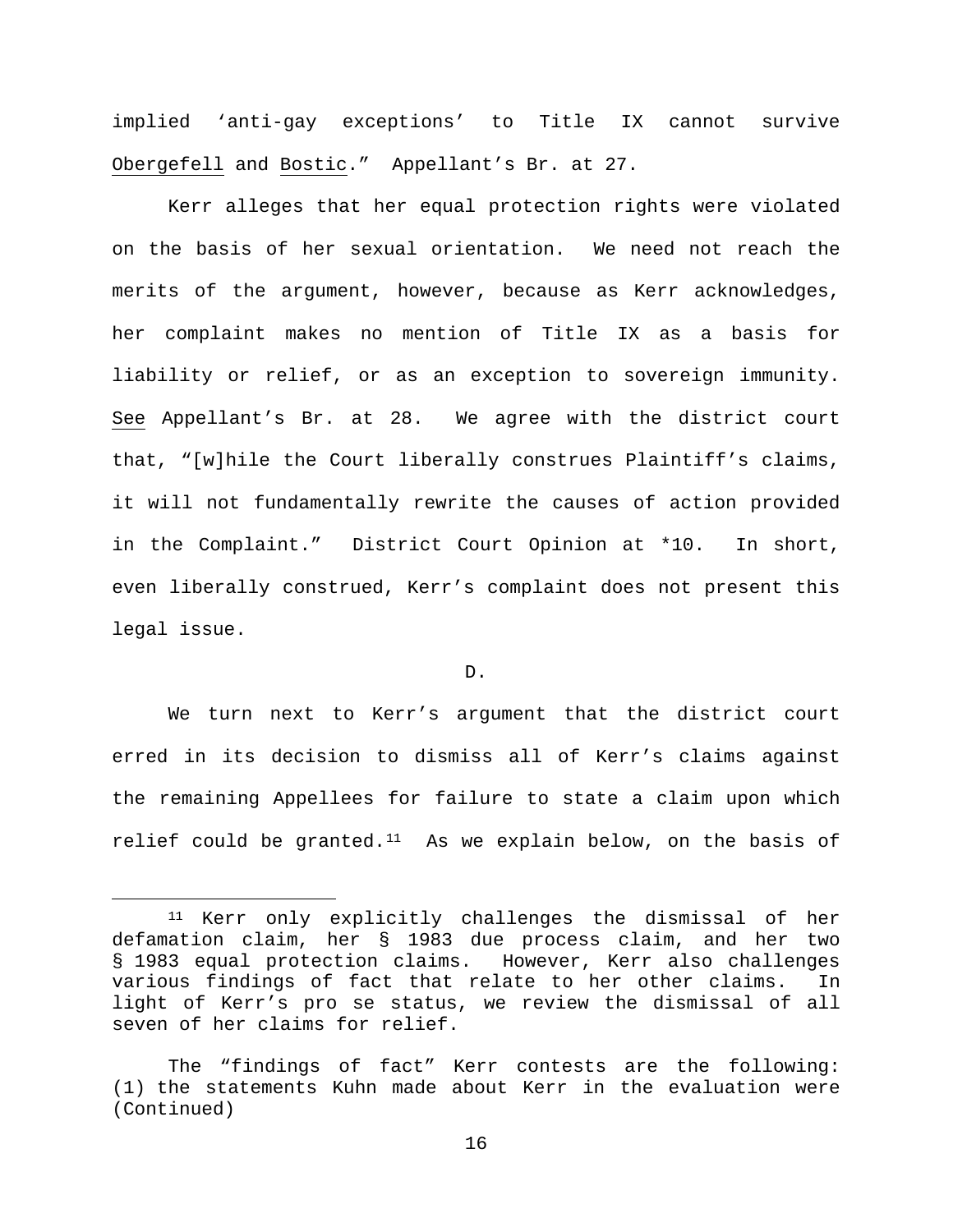the well-pleaded facts in the complaint and the Handbook on which the complaint relies, we are constrained to disagree.

1.

We begin with Kerr's claim for defamation against Appellees MUBG, Kuhn, Southard, and Bailey. We note that the allegedly defamatory statements, which Kuhn made in connection with his evaluation of Kerr's student teaching, underlie most of Kerr's claims. The district court found that the complaint's "general assertions" that Kuhn's statements included "'false' accusations," without any additional information or context, did not provide any indication that Kuhn's statements were not based on opinion. District Court Opinion at \*12. On appeal, Kerr argues that the district court erred in determining that the statements Kuhn made about Kerr in his evaluation of her were "opinions" not capable of defamatory meaning. Appellees contend that the district court properly determined that the statements were not capable of a defamatory meaning, and in the

ī

<sup>&</sup>quot;not false or defamatory"; (2) Kerr had no valid business expectancy sufficient to state a claim for the tort of intentional interference with business expectancy; (3) Appellees did not engage in extreme or outrageous conduct sufficient to state a claim for the tort of outrage; (4) Kerr's "whole action is a trivial dispute over a grade"; (5) the statements Kuhn made about Kerr in the evaluation "constituted genuine academic discretion"; (6) Appellants acted rationally and in good faith; and (7) Kuhn was not an "employer" for purposes of Kerr's FLSA claim. Appellant's Br. at 16.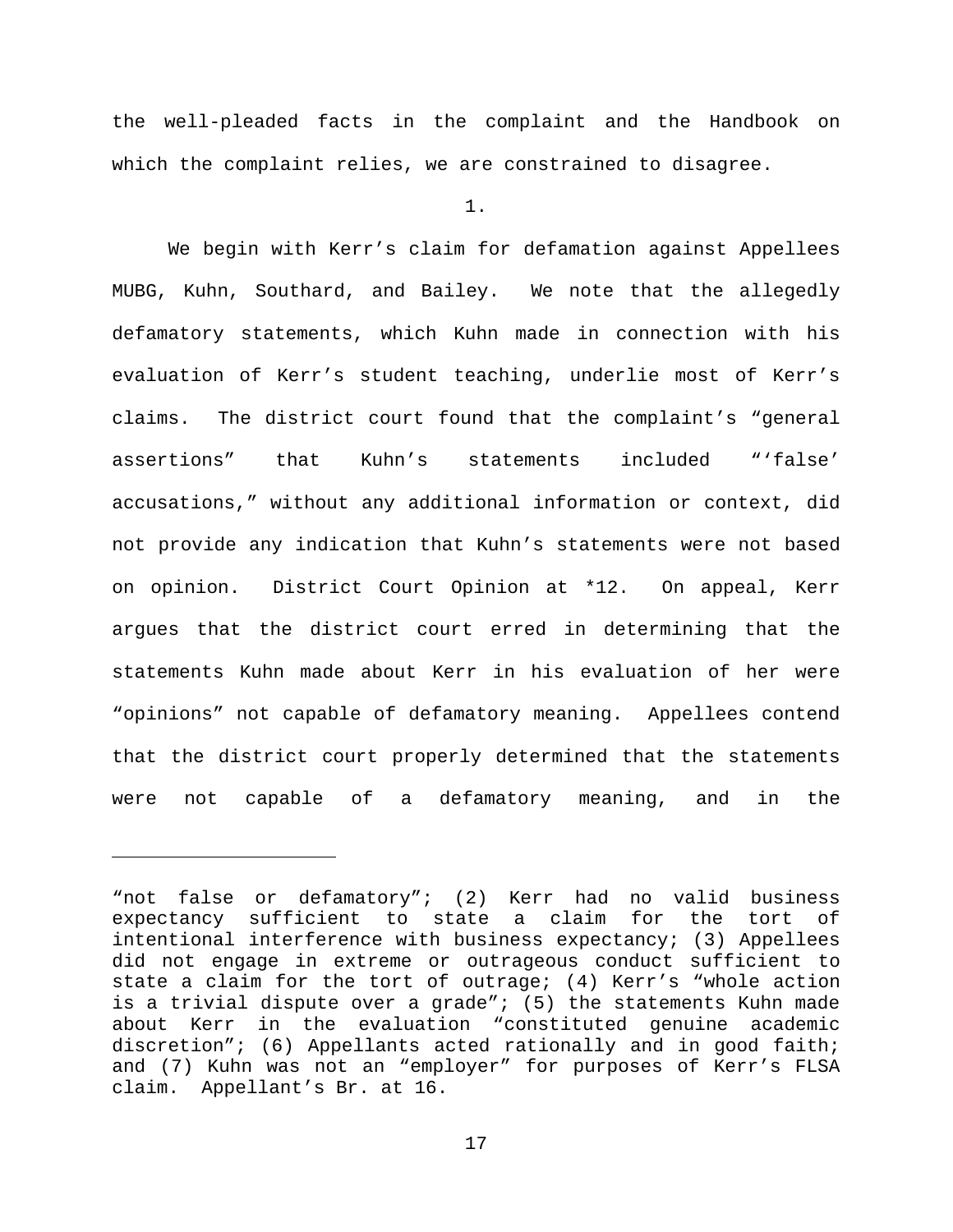alternative, that the statements were protected by qualified privilege.

As we explain below, we agree with the district court that all of the specific statements were "solely opinion along the lines of the statements found to be non-factual by the Supreme Court of Appeals of West Virginia." Id. (citing Hupp v. Sasser, 490 S.E.2d 880, 887 (W. Va. 1997)). Even if the complaint had alleged statements capable of defamatory meaning, the claim would still fail because the statements alleged are privileged.

i.

Under the familiar Erie doctrine, we apply state substantive law and federal procedural law when reviewing statelaw claims. See Hartford Fire Ins. Co. v. Harleysville Mut. Ins. Co., 736 F.3d 255, 261 n.3 (4th Cir. 2013); Erie R. Co. v. Tompkins, 304 U.S. 64, 78 (1938). A successful claim for defamation under West Virginia law requires proof of "(1) defamatory statements; (2) a nonprivileged communication to a third party; (3) falsity; (4) reference to the plaintiff; (5) at least negligence on the part of the publisher; and (6) resulting injury." Syl. Pt. 5, Belcher v. Wal-Mart Stores, Inc., 568 S.E.2d 19, 22 (W. Va. 2002) (citing Syl. Pt. 1, Crump v. Beckley Newspapers, Inc., 320 S.E.2d 70, 74 (W. Va. 1983)). In other words,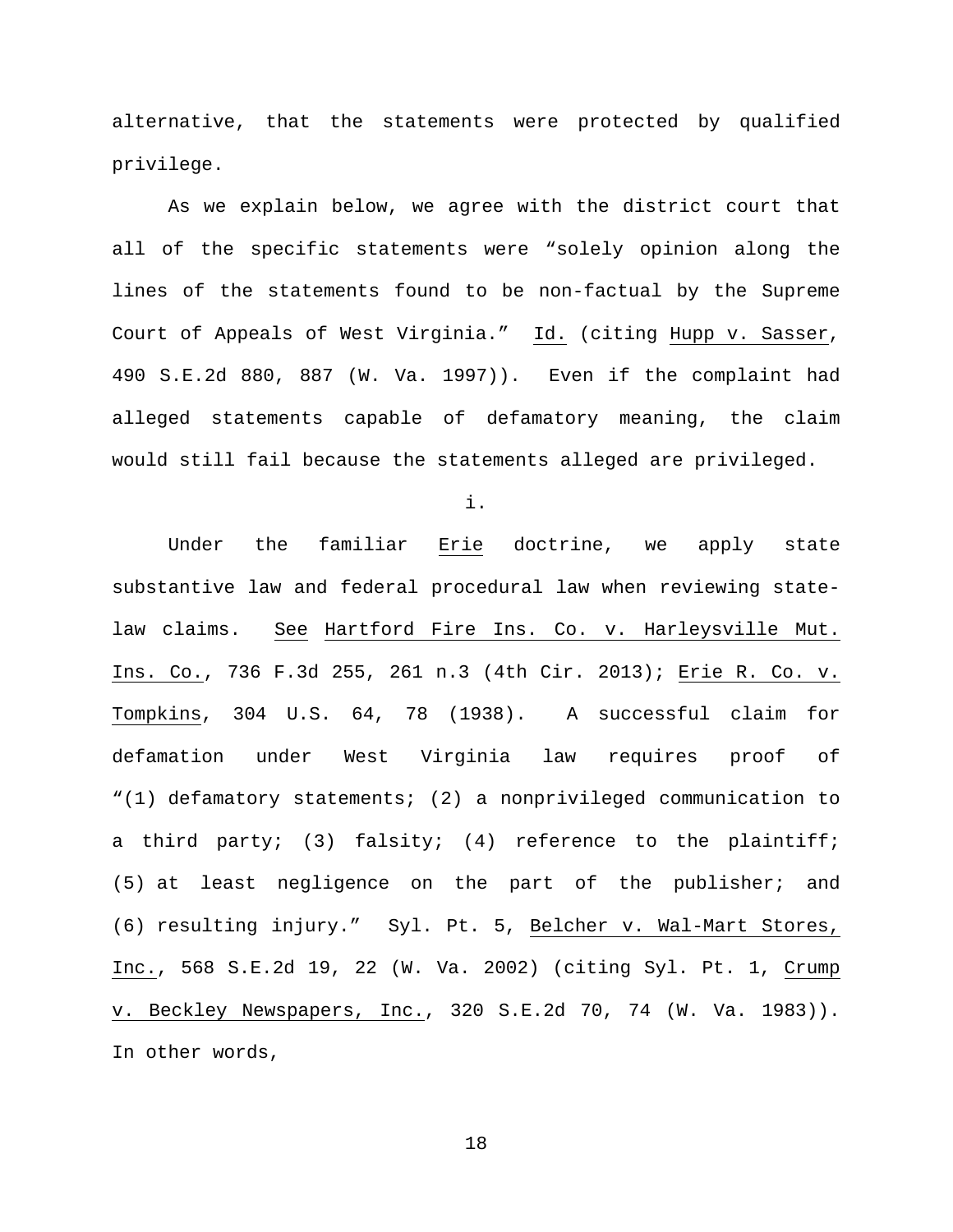to have a defamation claim, a plaintiff must show that false and defamatory statements were made against him, or relating to him, to a third party who did not have a reasonable right to know, and that the statements were made at least negligently on the part of the party making the statements, and resulted in injury to the plaintiff.

Bine v. Owens, 542 S.E.2d 842, 846 (W. Va. 2000).

Whether a statement is capable of a defamatory meaning is a matter of law for the court to decide. Syl. Pt. 6, Belcher, 568 S.E.2d at 22 (citing Syl. Pt. 6, Long v. Egnor, 346 S.E.2d 778, 779 (W. Va. 1986)). As the West Virginia Supreme Court has noted, "[a] statement of opinion which does not contain a provably false assertion of fact is entitled to full constitutional protection." Syl. Pt. 3, Hupp, 490 S.E.2d at 882 (quoting Syl. Pt. 4, Maynard v. Daily Gazette Co., 447 S.E.2d 293, 294 (W. Va. 1994)). This inquiry is context-specific. Id. at 887.

Kerr's complaint alleges that Kuhn's evaluation contained three types of defamatory language: (1) "[f]alse accusations of dishonest and unethical conduct against Ms. Kerr"; (2) "[d]irect statements by both defendants Kuhn and Southard that Ms. Kerr was unqualified to become a teacher"; and (3) "[e]valuations of Ms. Kerr as 'unsatisfactory' in numerous areas which had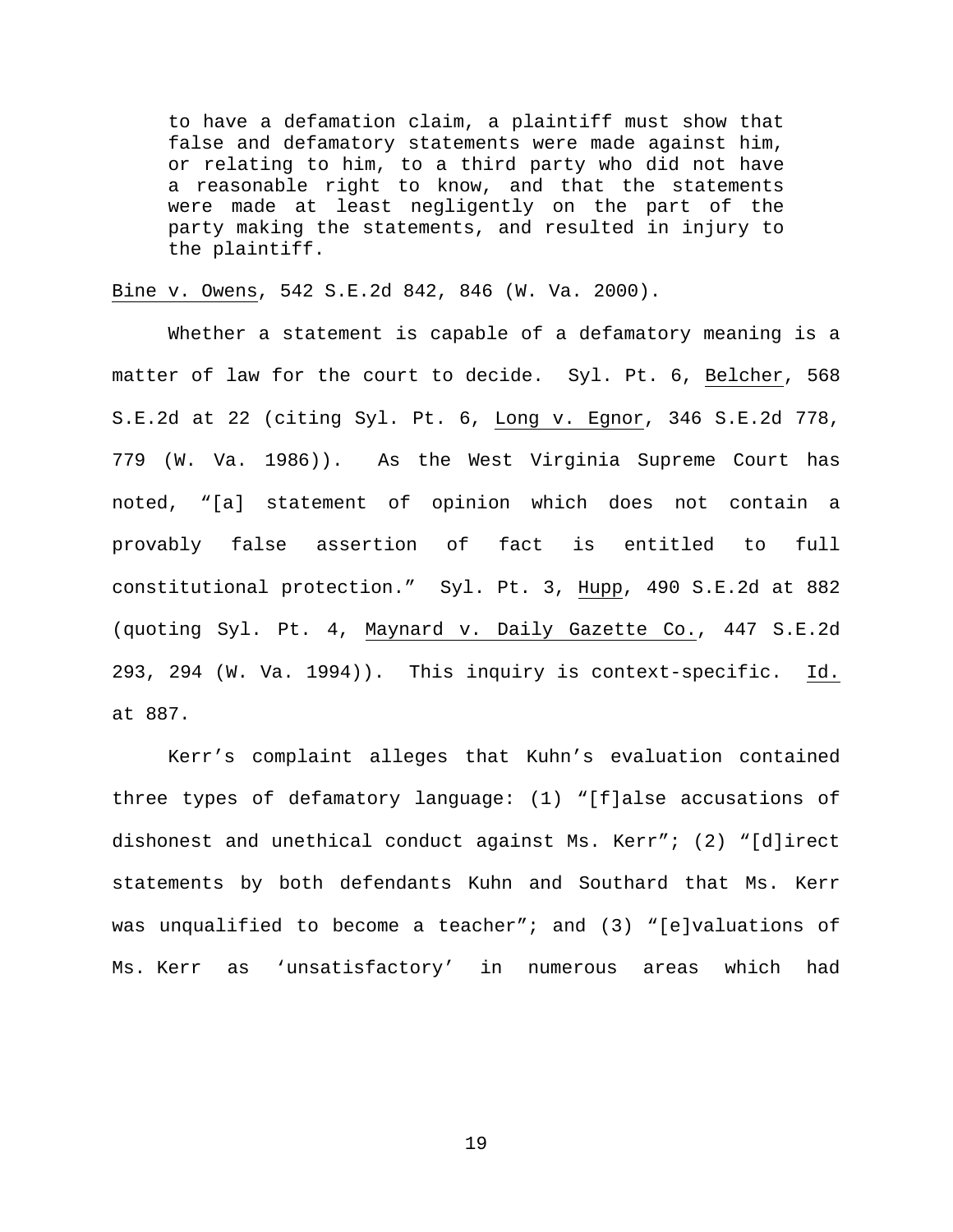previously . . . been evaluated as positive."  $E.R. 15.^{12}$  Thus, we consider whether, under West Virginia law, statements in an academic evaluation that an individual is "dishonest," "unethical," "unqualified to become a teacher," and "unsatisfactory," are capable of defamatory meaning.

In Hupp v. Sasser, the West Virginia Supreme Court of Appeals considered statements made by the Dean of West Virginia University's School of Journalism that a graduate assistant was "unprofessional" and that the graduate assistant's behavior was "unacceptable." 490 S.E.2d at 884. The West Virginia Supreme Court held that those statements were not capable of defamatory meaning, even if they "might not reflect the same conclusion that other individuals would reach when considering [the plaintiff's] behavior." Id. at 887. Because those statements were "clearly not provably false," they were protected. Id.

Here, statements that Kerr was "unqualified" and performed "unsatisfactory[ily]" are analogous to those the West Virginia

<span id="page-19-0"></span> <sup>12</sup> In her complaint, Kerr represents that the alleged statements would "be subsequently provided in full to the Court<br>under seal to avoid unnecessary publication." E.R. 15. under seal to avoid unnecessary publication." Appellees filed the evaluation in a motion to seal, but the district court did not consider the evaluation in ruling on the contemporaneously filed motion to dismiss. The district court determined only whether it could consider the extrinsic evidence<br>appended to the motion to dismiss itself. See District Court appended to the motion to dismiss itself. Opinion at \*8. We need not decide whether it would have been erroneous for the district court to consider the documents appended to the motion to seal without converting the motion to dismiss into a motion for summary judgment.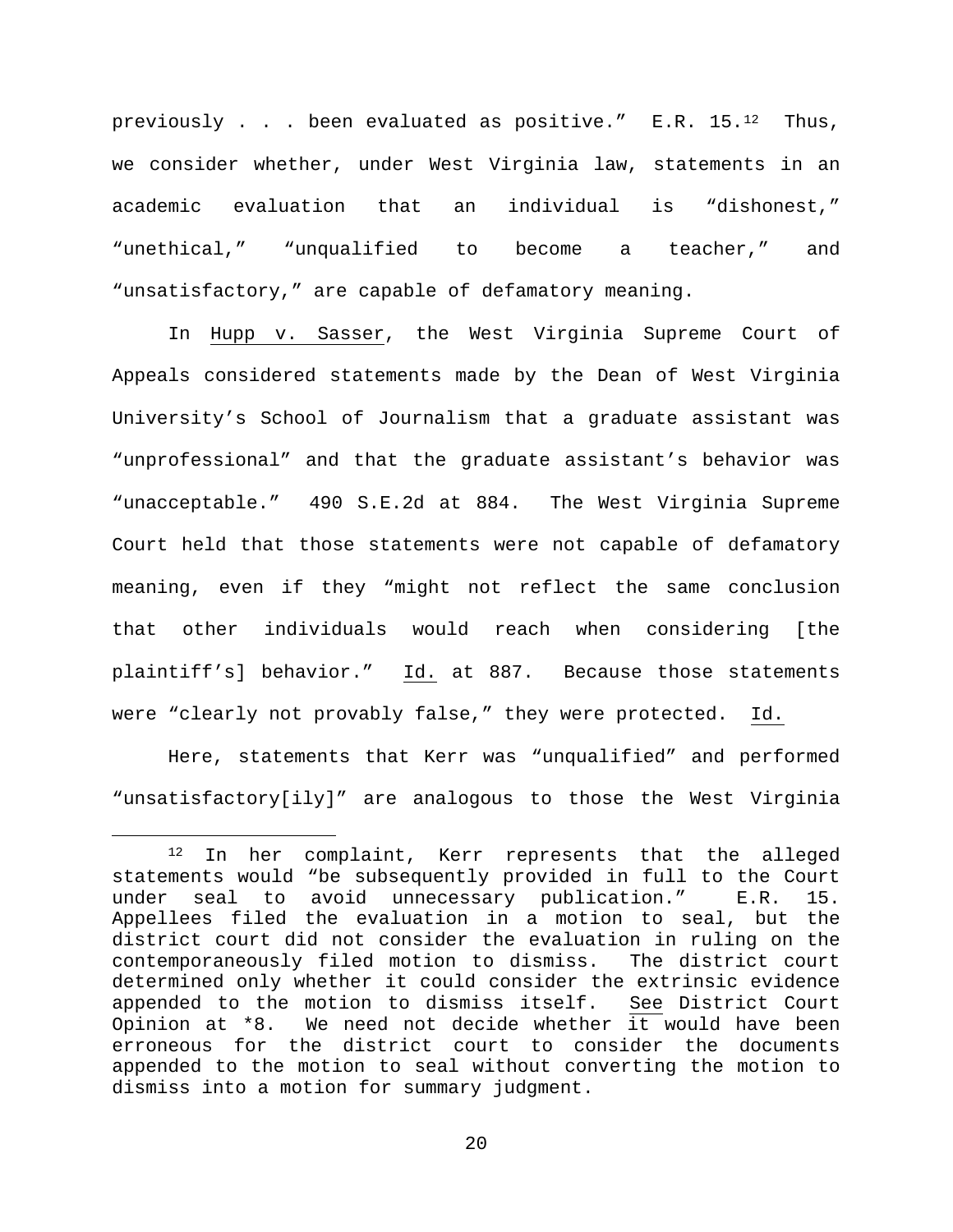Supreme Court rejected in Hupp. Although Kerr might disagree with them, Kuhn's statements are "clearly not provably false." See id. To the extent that the first category of statements expressed Kuhn's judgment that Kerr is "dishonest and unethical," those statements would also be opinions not capable of defamatory meaning under Hupp.

# ii.

Even if the complaint had plausibly alleged that Appellees had made statements capable of defamatory meaning, Appellees' statements would still be protected by qualified privilege.<sup>[13](#page-20-0)</sup> Under West Virginia law, any defamation claim must be based on a "non privileged communication to a third party." Syl. Pt. 5, Belcher, 568 S.E.2d at 22 (citing Syl. Pt. 1, Crump, 320 S.E.2d at 74). Like determining whether a statement is capable of defamatory meaning, at least "in the absence of controversy as to the facts," the existence of a qualified privilege is a question of law for the courts. Syl. Pt. 8, id. (citations omitted). We evaluate that privilege here on the bases of the facts alleged in Kerr's complaint and the Handbook's policies, and we hold that the statements were protected by qualified privilege.

<span id="page-20-0"></span><sup>&</sup>lt;sup>13</sup> In our review, we may affirm on any grounds supported by the record, notwithstanding the reasoning of the district court. United States v. Moore, 709 F.3d 287, 293 (4th Cir. 2013).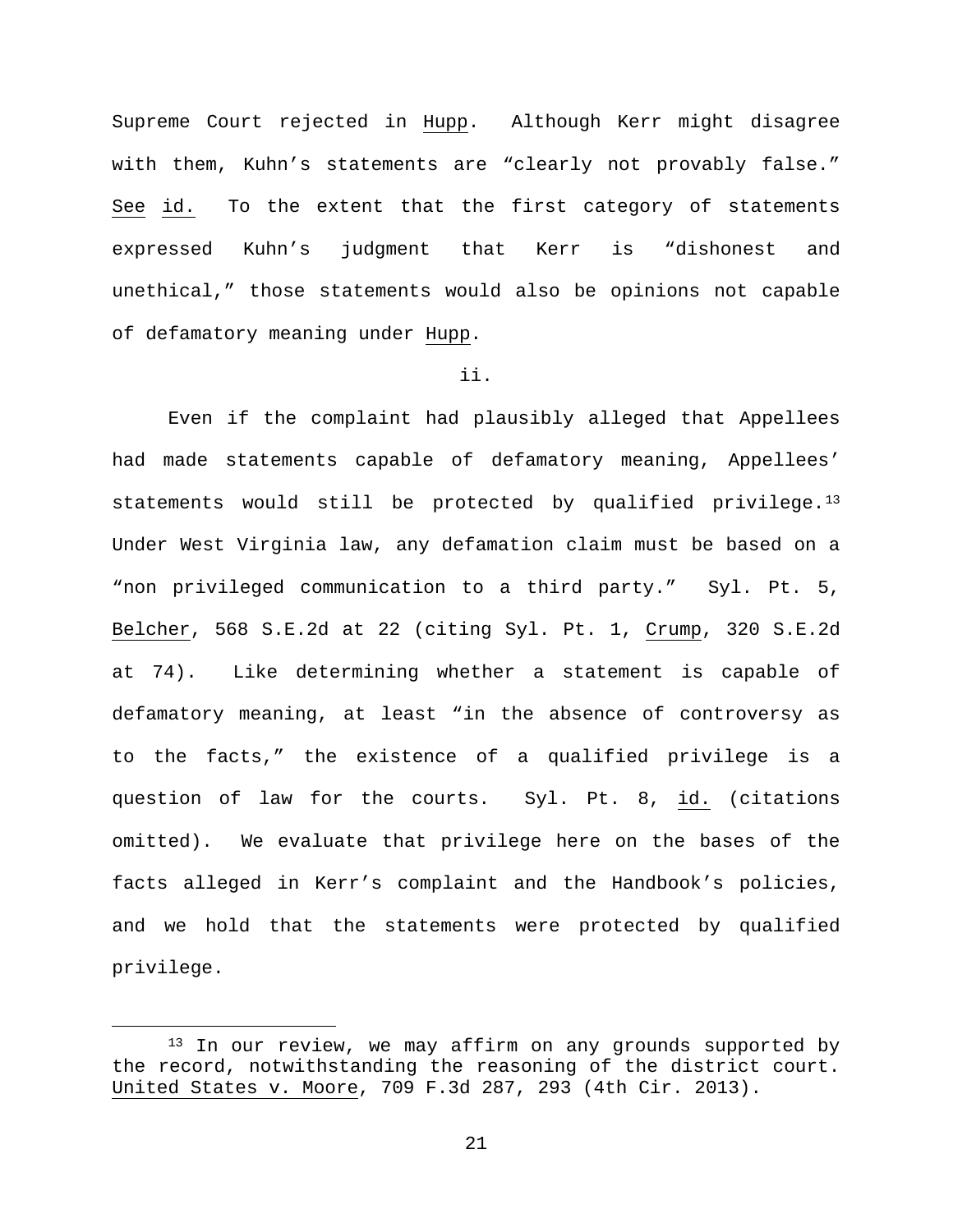The Supreme Court of West Virginia has explained that

[q]ualified privileges are based upon the public policy that true information be given whenever it is reasonably necessary for the protection of one's own interests, the interests of third persons or certain interests of the public. A qualified privilege exists when a person publishes a statement in good faith about a subject in which he has an interest or duty and limits the publication of the statement to those persons who have a legitimate interest in the subject matter; however, a bad motive will defeat a qualified privilege defense.

Syl. Pt. 9, id. at 27 (quoting Syl. Pt. 4, Dzinglski v. Weirton Steel Corp., 445 S.E.2d 219, 221 (W. Va. 1994)). Importantly, the non-existence of qualified privilege is an essential element of a defamation claim under West Virginia law. Thus, in order to state a claim for defamation, a complaint must plausibly allege, among other facts, that Appellees published the statements to individuals who did not have a "legitimate interest" in them.

With respect to publication, Kerr's complaint alleges that Kuhn "communicated [the statements] to defendants Southard, Bailey, and MUBG," and that Southard at least negligently "ratified, adopted and (on information and belief) actively solicited defendant Kuhn's false and defamatory statements . . . and communicated them to defendants MUBG and Bailey." E.R. 19. Further, Kerr contends that Bailey ratified the statement and communicated it to MUBG, which also ratified Kuhn's statements before it "communicated them to Ms. Kerr's prospective employers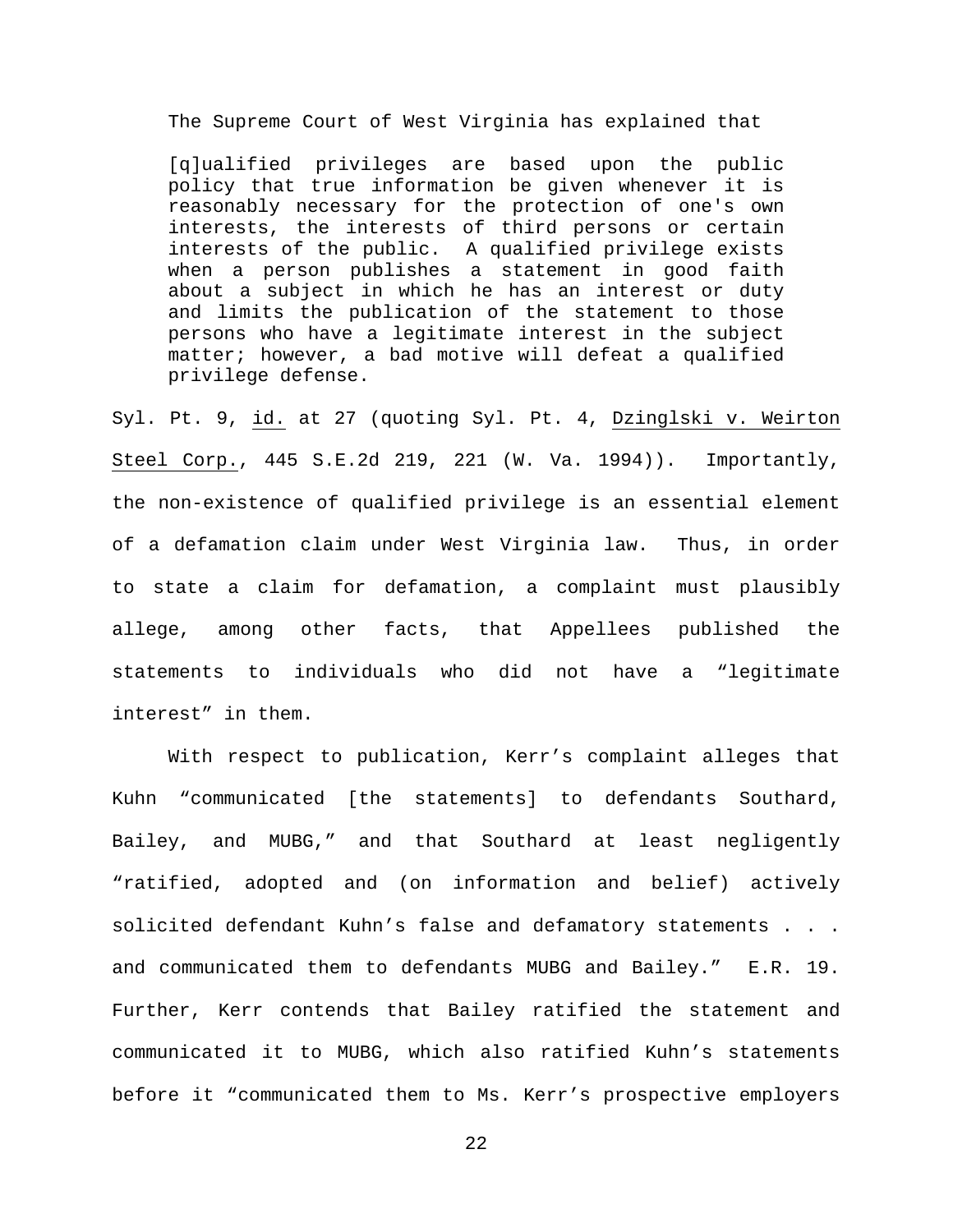and other members of the public, as part of Ms. Kerr's permanent academic record." Id.

Although the complaint accuses Southard, Bailey, and Eagle of "ratifying" Kuhn's statements, the complaint never alleges that the statements were published outside of the Marshall administration, much less "to a third party who did not have a reasonable right to know." See Belcher, 568 S.E.2d. at 26[.14](#page-22-0) The Handbook belies any argument that putting the evaluation in Kerr's permanent academic record constituted publication to a third party without a reasonable right to know. The evaluations are automatically placed in students' permanent academic records, but students must consent to having their evaluations

<span id="page-22-0"></span> <sup>14</sup> Kerr alleges that Bailey "personally and unequivocally ratified" Kuhn's statement when Bailey "confronted Ms. Kerr with false allegations from the Kuhn Statement" and sarcastically asked, "[y]ou cannot seriously expect that we would give you a degree or recommend you for certification when you have done these things?" E.R. 15-16. The complaint therefore only alleges that Bailey communicated the statement to Eagle and Kerr, not to a third party without a reasonable right to know.

The complaint alleges that a "ratification" of Kuhn's statements by Southard was included with the papers presented to Kerr at the December 5, 2013 meeting with Bailey and Eagle. It does not allege that this "ratification" was ever disclosed to a third party outside of the Marshall administration, other than to Kerr.

In her complaint, Kerr alleges that Appellee Eagle "threatened to disclose the Kuhn Statement Ms. Kerr's prospective employers if Ms. Kerr followed up on the appeal." Id. at 16. However, the complaint does not allege that Eagle actually disclosed Kuhn's statements to anyone outside of the Marshall administration, other than to Kerr.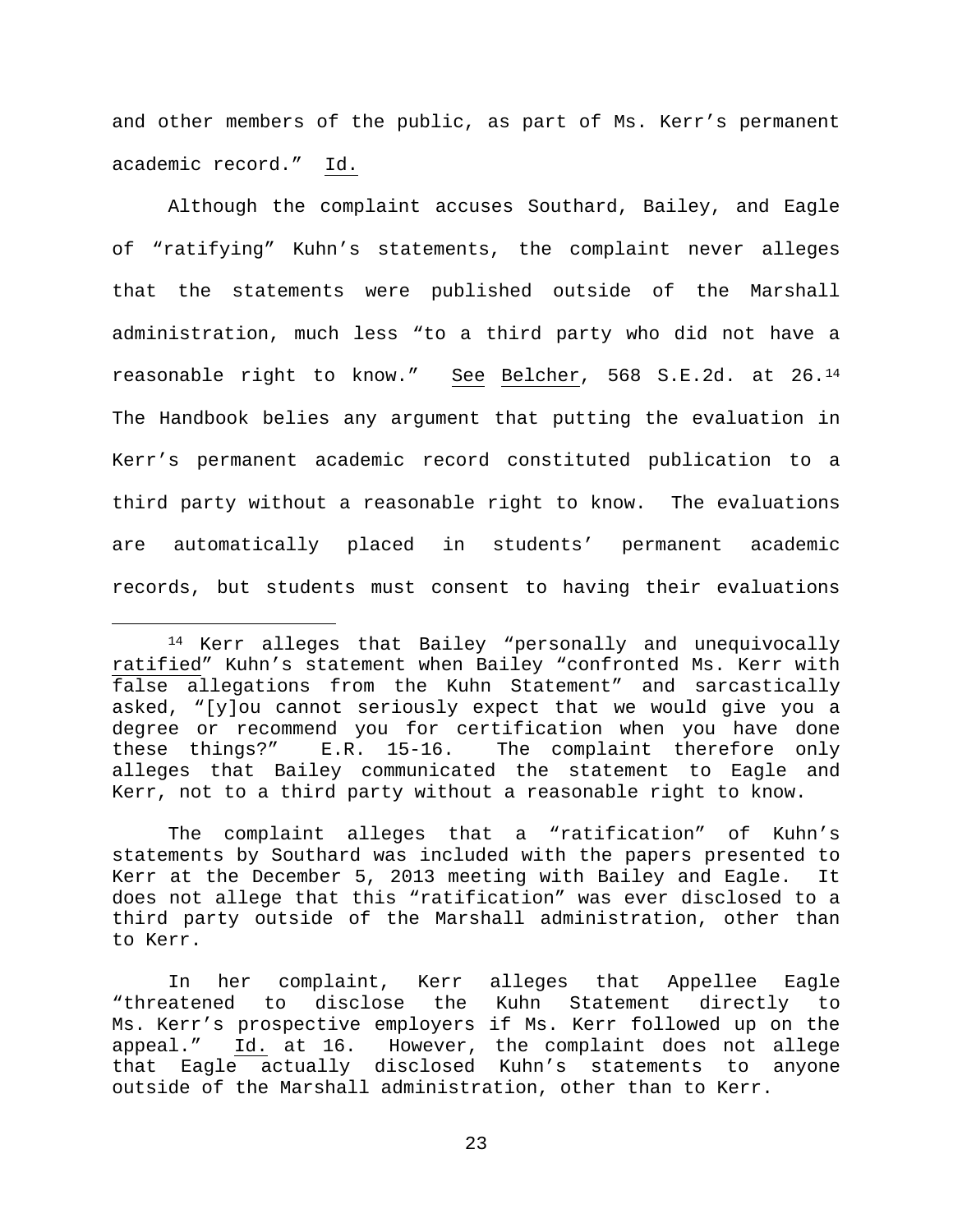made available to potential employers. Kerr therefore does not plausibly allege that any third parties without a reasonable right to know had access to her academic record.

Here, the Handbook readily establishes that Kuhn had a duty to review Kerr's integrity, professionalism, and competence in Kerr's student teaching evaluation and that his candor would benefit the public interest. Given that Kerr was pursuing her teaching license, and given Kuhn's position as her supervising classroom teacher, it was "reasonably necessary" to ensure that the middle-school Social Studies students in West Virginia were taught by qualified educators. Thus, the district court did not err in dismissing Kerr's defamation claim.[15](#page-23-0)

## $2.$

The district court also dismissed Kerr's second claim--for tortious interference with business expectancy against Appellees MUBG, Kuhn, Southard, Bailey, and Eagle. On appeal, Kerr contends that "the District Court erred by factually finding

<span id="page-23-0"></span><sup>&</sup>lt;sup>15</sup> The fact that the complaint alleges the statements are false does not by itself defeat qualified privilege. See Belcher, 568 S.E.2d. at 27. Indeed, even if the statements were capable of a defamatory meaning, qualified privilege immunizes statements that are later proven to be false, as long as the<br>statements are made in good faith. Id. While a showing of bad statements are made in good faith.<br>faith can defeat a defense of defeat a defense of qualified privilege, the statements would still need to be published to a third party without a reasonable right to know in order to be actionable as defamation.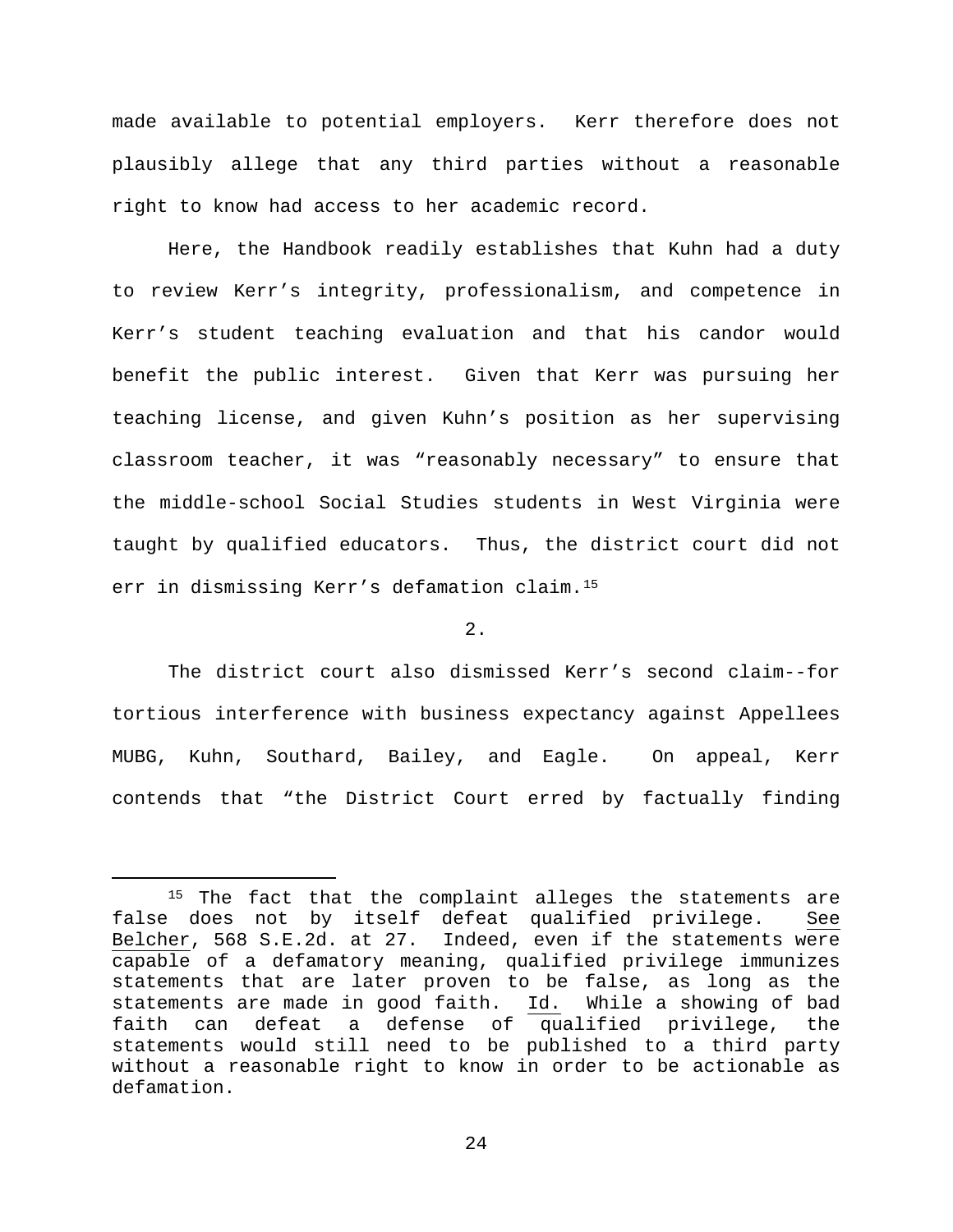(contrary to the Complaint) that . . . [Kerr] had no valid expectancy of employment." Appellant's Br. at 16. We disagree.

Under West Virginia law, a claim for tortious interference with business expectancy requires proof of four elements: "(1) existence of a contractual or business relationship or expectancy; (2) an intentional act of interference by a party outside that relationship or expectancy; (3) proof that the interference caused the harm sustained; and  $(4)$  damages." Syl. Pt. 1, C.W. Dev., Inc. v. Structures, Inc. of W. Virginia, 408 S.E.2d 41, 42 (W. Va. 1991) (quoting Syl. Pt. 2, Torbett v. Wheeling Dollar Sav. & Trust Co., 314 S.E.2d 166, 167 (W. Va. 1983)). While no written contract is required for a claim for tortious interference, the complaint must still allege that the interference caused the harm sustained.

Kerr claims that she "had been invited and encouraged to apply for two teaching positions," that Kerr had applied for one of those positions, and that Kerr "expected to be interviewed as soon as she graduated from Marshall and received her teaching certification." E.R. 20-21. Kerr claims that Kuhn's statements in his evaluation of her performance--which Southard, Bailey, and Eagle included in her permanent academic record--interfered with her expectation that she would be a gainfully employed teacher after receiving her MAT and teacher certification. Because Kerr's expectation of employment was mere speculation,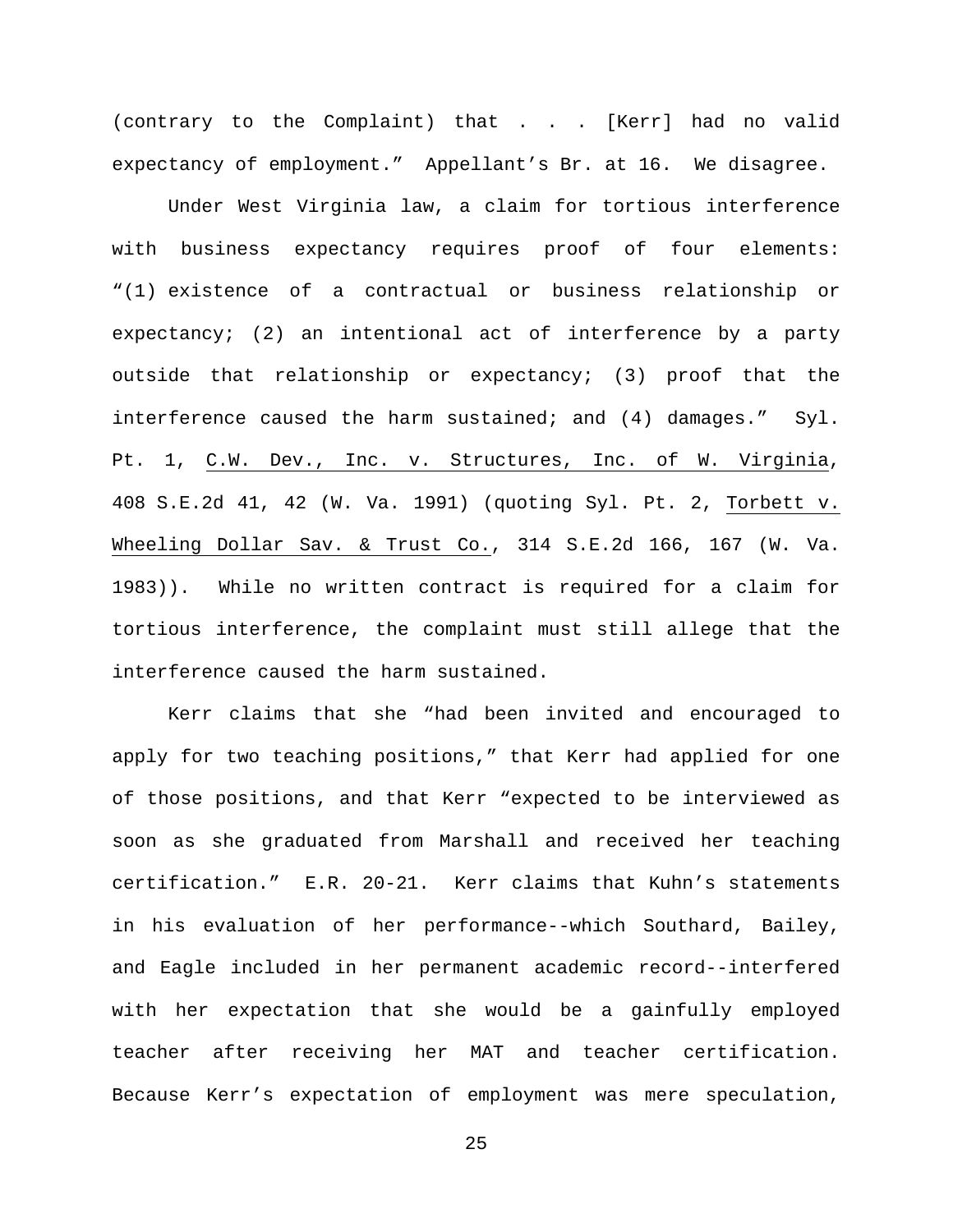however, she has not plausibly alleged that the interference could have caused the harm sustained.

According to the allegations of the complaint itself, Kerr's supposed business expectancy was but a subjective hope. As the complaint notes, Kerr was still "weeks away" from earning her MAT and teaching license and did not have the ability to gain employment as a teacher at the time the statements were made. The complaint in no way alleges that Kerr had completed the course requirements of EDF 677, let alone all of the requirements to become a teacher, by November 2013, when the conduct at issue occurred. Even accepting Kerr's statement in her November 19, 2013, email that she understood that she had "fully satisfied the requirements for student teaching," E.R. 13, the complaint does not allege that she completed the other requirements for EDF 677 credit.

More to the point, Kerr did not have an existing offer for employment or reasonable expectation with which any of the Appellees could have interfered. She had not been offered an interview for the job to which she applied, and she had not even applied to the other. Accordingly, the district court properly dismissed Kerr's claim for tortious interference.

3.

We turn next to Kerr's contention that the district court erred in dismissing her claim for the tort of outrage--also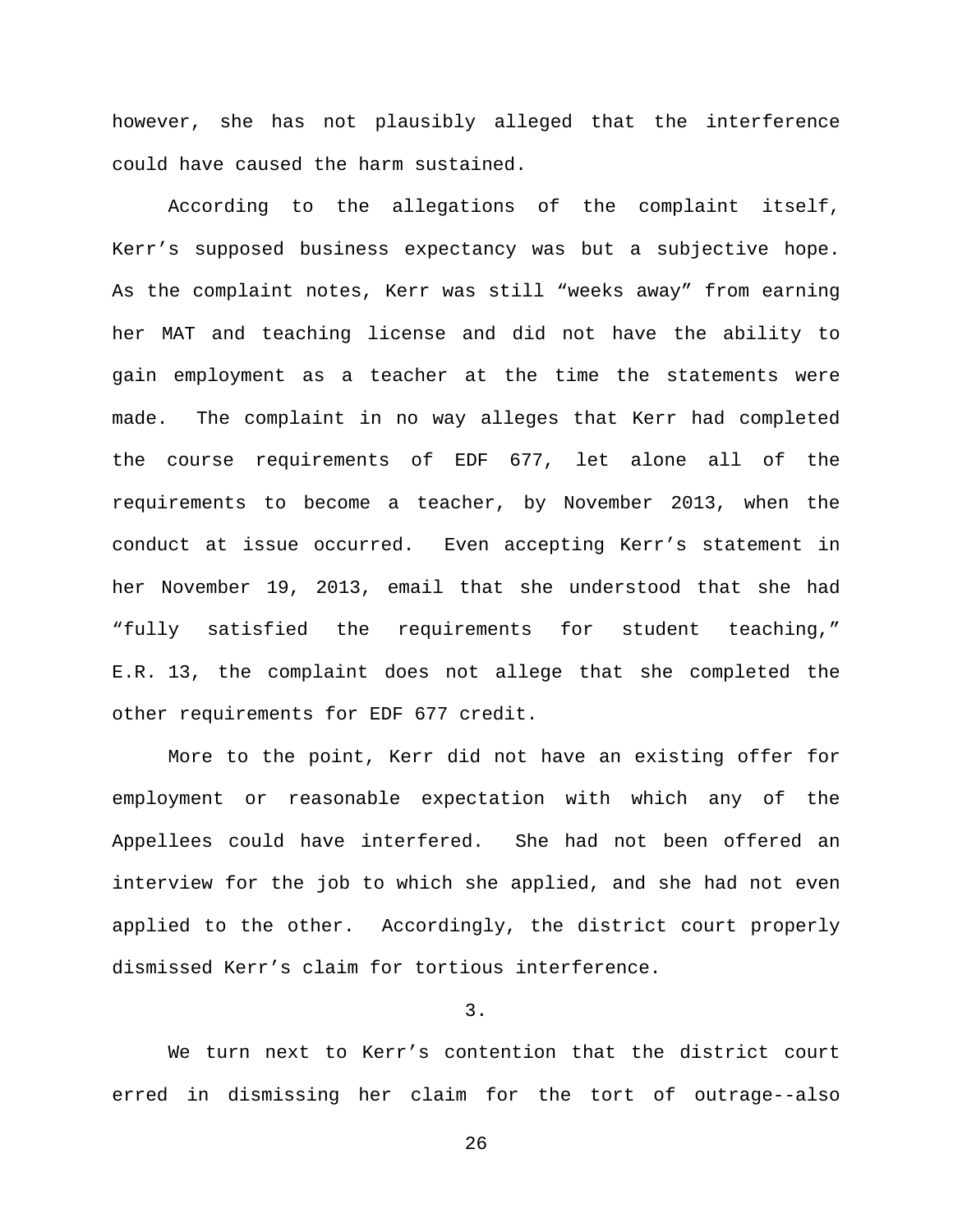known as intentional infliction of emotional distress--against Appellees MUBG, Kuhn, Southard, Bailey, and Eagle. The district court held that Kerr failed to state an outrage claim because the conduct alleged did not meet the "outrageous" standard required by West Virginia law. District Court Opinion at \*15. Kerr argues on appeal that the district court erred in finding Appellants had not acted outrageously.

Under West Virginia law, the tort of outrage requires proof of four elements:

(1) that the defendant's conduct was atrocious, intolerable, and so extreme and outrageous as to exceed the bounds of decency;  $(2)$  that the defendant acted with the intent to inflict emotional distress, or acted recklessly when it was certain or substantially certain emotional distress would result from his conduct; (3) that the actions of the defendant caused the plaintiff to suffer emotional<br>distress; and, (4) that the emotional distress distress; and, (4) that the emotional distress suffered by the plaintiff was so severe that no reasonable person could be expected to endure it.

Syl. Pt. 3, Travis v. Alcon Labs., Inc., 504 S.E.2d 419, 421 (W. Va. 1998) "Whether conduct may reasonably be considered outrageous is a legal question," Syl. Pt. 4., id., which courts determine on a "case-by-case basis," Hines v. Hills Dep't Stores, Inc., 454 S.E.2d 385, 390 (W. Va. 1994) (citing Restatement (Second) of Torts § 46).

In order for the "outrageous" standard to be met, the conduct must be "so outrageous in character, and so extreme in degree, as to go beyond all possible bounds of decency, and to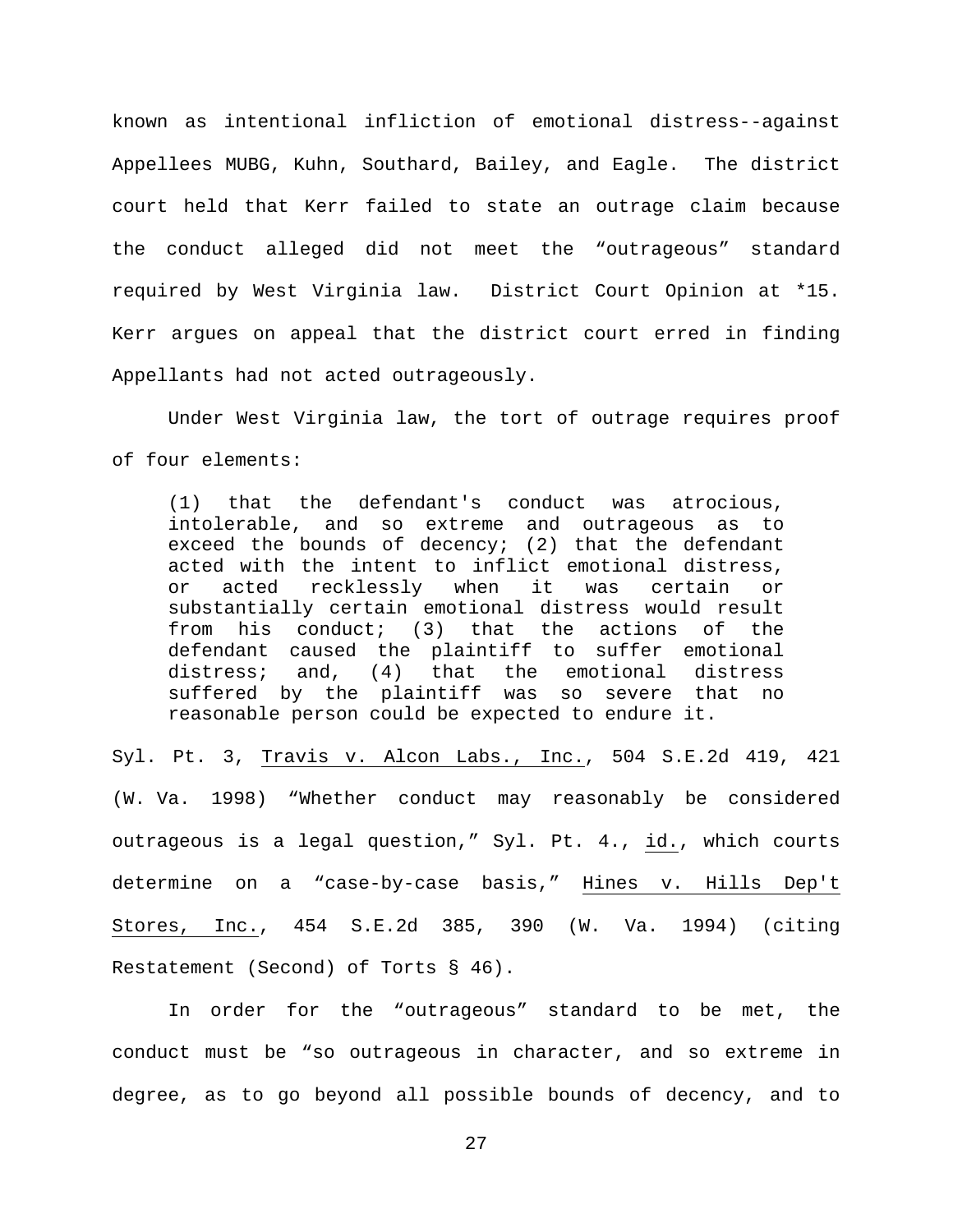be regarded as atrocious and utterly intolerable in a civilized community." Harless v. First Nat. Bank in Fairmont, 289 S.E.2d 692, 705 (W. Va. 1982) (quoting Restatement (Second) of Torts § 46, cmt. d.). The conduct must be more than "merely annoying, harmful of one's rights or expectations, uncivil, mean-spirited, [] negligent . . . . [or] overzealous." Hines, 454 S.E.2d at 391 (citing Courtney v. Courtney, 413 S.E.2d 418, 423 (W. Va. 1991)).

The complaint alleges that the Appellees engaged in reckless or intentional conduct by "causing [the] false and misleading statements" in Kuhn's evaluation to be included in Kerr's permanent academic record and by "denying or conspiring to deny" Kerr academic credit, her degree, and her teacher certification. E.R. 22. Kerr also claims that Eagle's threat to provide Kuhn's evaluation to potential employers constituted the tort of outrage. We agree with the district court that Appellees' conduct does not rise to the "exacting" standard imposed by West Virginia law. See District Court Opinion at \*15 (citation omitted).

While the allegations in the complaint do not depict the Marshall administration as particularly kind or sympathetic in their interactions with Kerr, the complaint does not identify any behavior that was "beyond all possible bounds of decency." Kuhn's unflattering comments notwithstanding, Kerr did fail to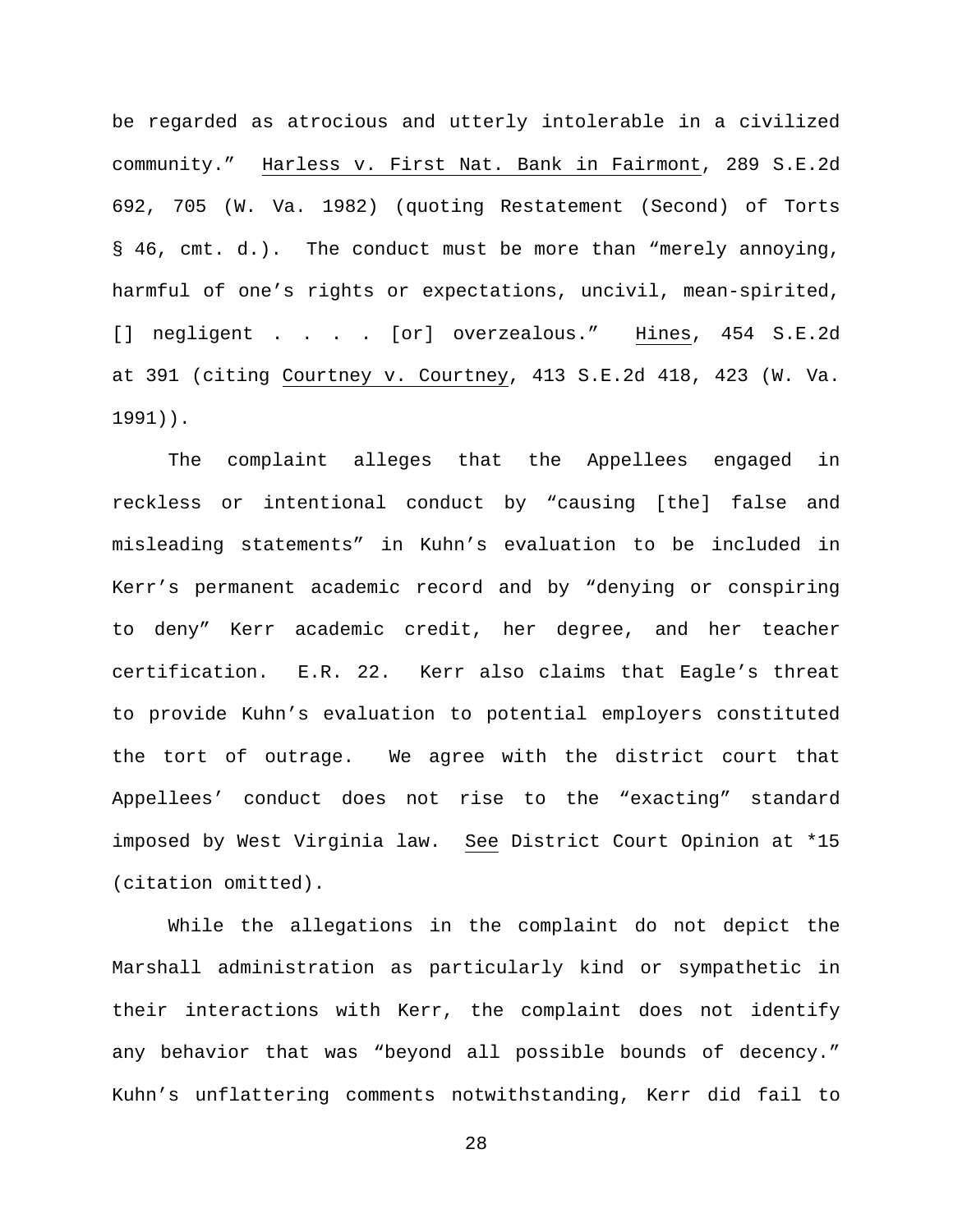complete her student teaching assignment. On these facts, we hold that the district court properly dismissed Kerr's claim of outrage.

### 4.

Kerr contends that her due process rights were violated by Appellees MUBG, Southard, Bailey, and Eagle when they "depriv[ed] her of protected property interests in academic credit, graduation, certification and prospective employment without notice or opportunity to be heard." E.R. 23[.16](#page-28-0) Procedurally, the district court determined that Kerr was given all the process she was due; substantively, the district court "defer[red] to [Appellees'] professional academic judgment," because there was no evidence the decision was arbitrary or capricious. District Court Opinion at \*20.[17](#page-28-1)

<span id="page-28-0"></span><sup>&</sup>lt;sup>16</sup> The district court considered Kerr to have raised both a procedural and substantive due process claim, "assum[ing]- without deciding--that [Kerr] has plausibly pled a protected property interest." District Court Opinion at \*17 (citation omitted).

<span id="page-28-1"></span><sup>&</sup>lt;sup>17</sup> In doing so, the district court reasoned that academic evaluations, unlike disciplinary evaluations, are subject to an "arbitrary and capricious" standard and should not be upset unless the decision "did not involve the exercise of<br>professional judgment." Id. at \*20 (citation and quotation Id. at \*20 (citation and quotation marks omitted).

In the academic setting, courts have drawn a distinction between disciplinary and academic evaluations, see, e.g., Clark v. Whiting, 607 F.2d 634, 643-44 (4th Cir. 1979), the latter of which requires less procedural protection. This court has noted (Continued)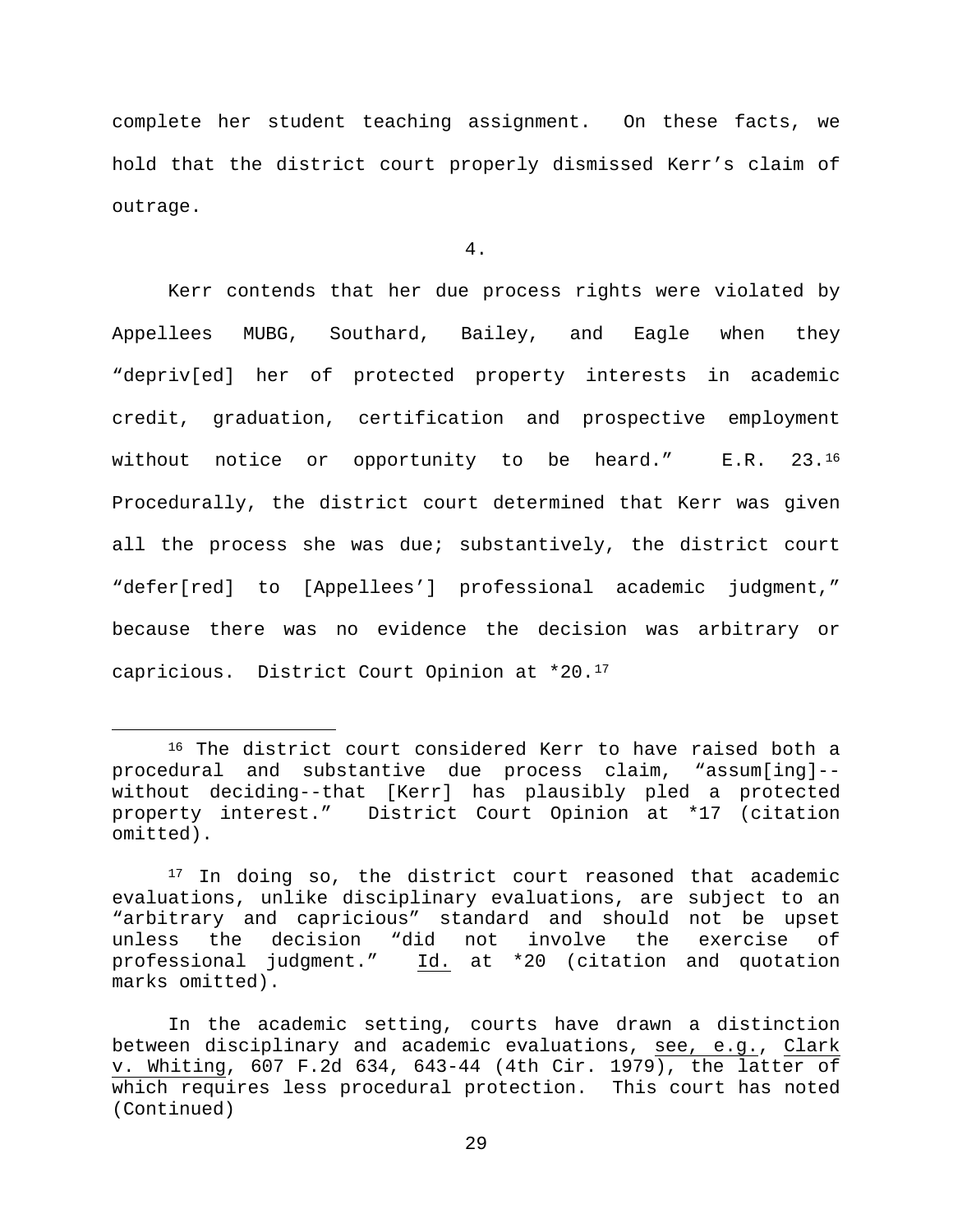Kerr argues on appeal that the district court erred in "ruling that universities have a Due Process right to establish and withhold procedural protections on a whim." Appellant's Br. at 21. As a preliminary matter, we note that the district court did not make this holding in dismissing Kerr's due process claim. We construe Kerr's argument to be that the district court erred in assuming that Kerr had a property interest in the continuation of academic endeavors and determining that she was nevertheless given all the process that was due. This argument, too, fails.

We do not believe that Kerr alleged even the protected property interest that she argues this court should recognize. Even if there were a protected property interest in "academic credit, graduation, certification and prospective employment," the complaint does not plausibly allege that Kerr had a legitimate claim of entitlement to that property interest, even construed liberally. Even still, Marshall provided ample process through its tripartite appeals process, and the record contains ample justification for Marshall's decision.

Ĩ.

that "[i]n the context of due-process challenges . . . a court should defer to a school's professional judgement regarding a student's academic or professional qualifications." Wake Forest Univ. Health Scis., 669 F.3d 454, 462 (4th Cir. 2012).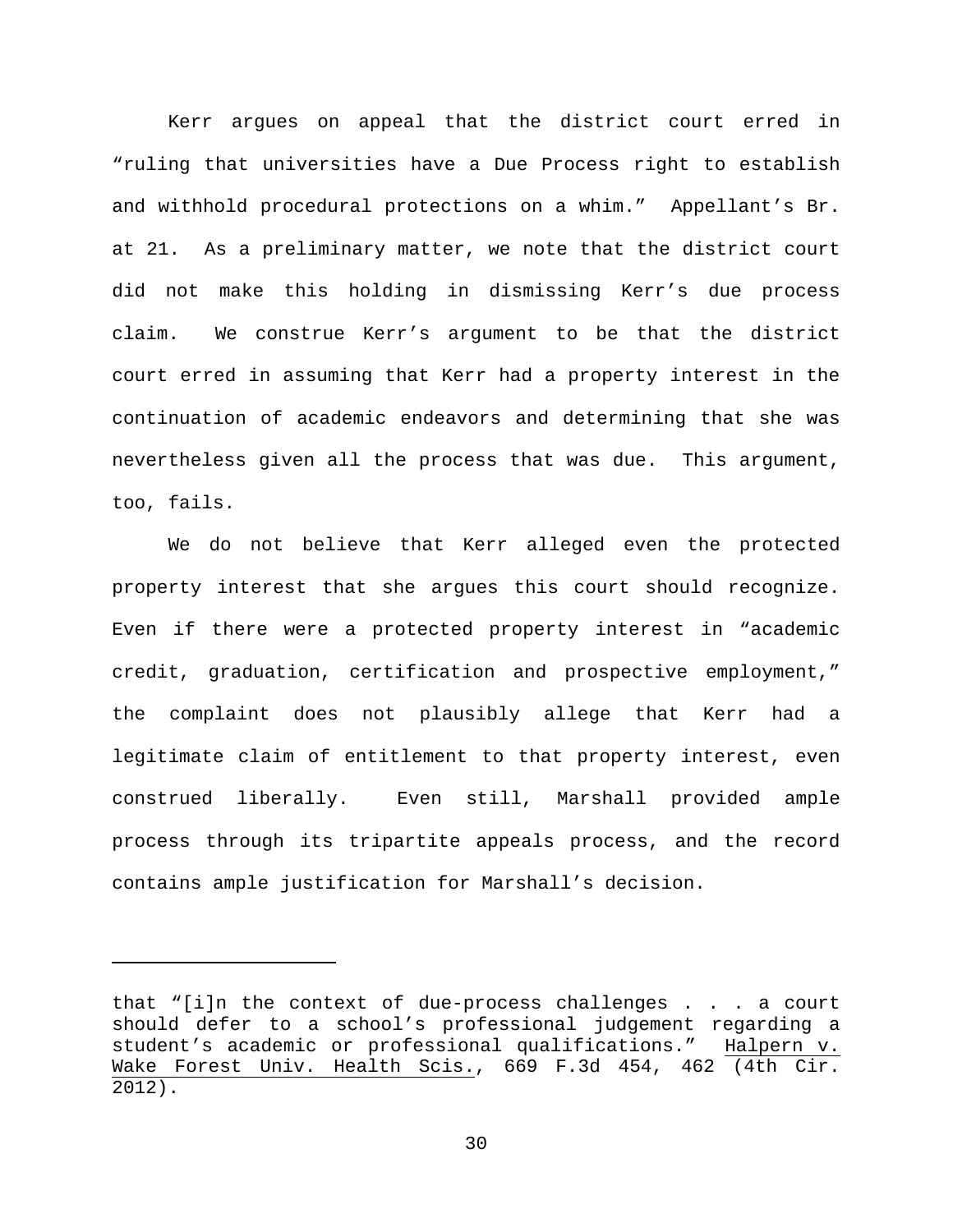In order to state a claim for a violation of due process, "a plaintiff must allege sufficient facts to support a finding that the [plaintiff was] 'deprived of life, liberty, or property, by governmental action.'" Equity in Athletics, Inc. v. Dep't of Educ., 639 F.3d 91, 109 (4th Cir. 2011) (quoting Beverati v. Smith, 120 F.3d 500, 502 (4th Cir. 1997)). The Fourteenth Amendment does not create a property interest itself, rather the property interest "must be created or defined by an independent source." Id. (citations omitted). For a property interest in a certain government benefit, "a person must have more than an abstract need or desire for it. He must have more than a unilateral expectation of it. He must, instead, have a legitimate claim of entitlement to it." Mallette v. Arlington Cty. Emps.' Supplemental Ret. Sys. II, 91 F.3d 630, 634 (4th Cir. 1996) (quoting Bd. Of Regents v. Roth, 408 U.S. 564, 577 (1972)).

Both substantive and procedural due process rights are triggered by a legitimate claim of entitlement to a property interest. For procedural due process claims, "the deprivation by state action of a constitutionally protected interest in life, liberty, or property is not in itself unconstitutional; what is unconstitutional is the deprivation of such an interest without due process of law." Zinermon v. Burch, 494 U.S. 113, 125 (1990) (citations and internal quotation marks omitted).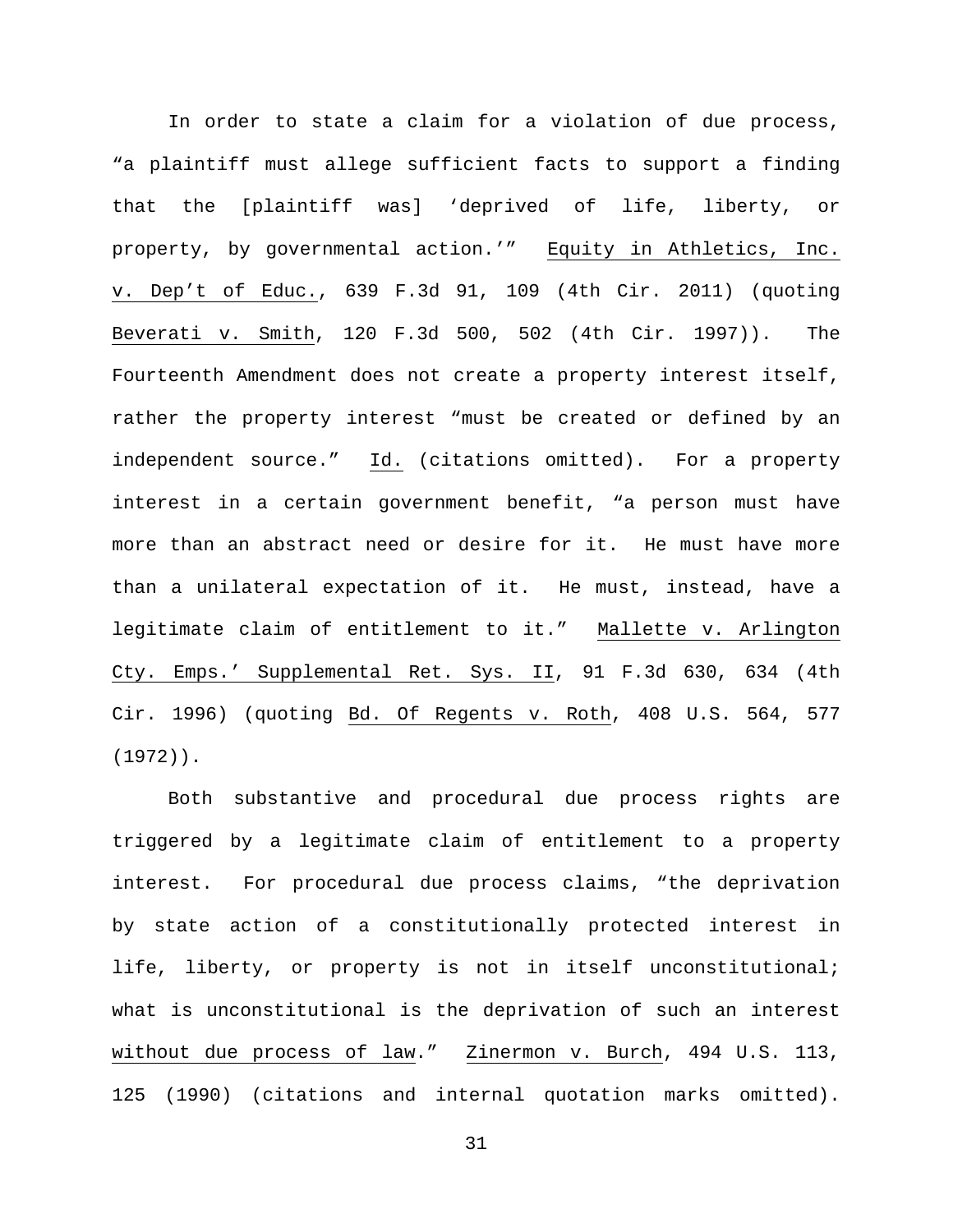Substantive due process claims, however, deal with the reasonableness of the governmental decision. Where executive action is concerned, a violation of an individual's substantive due process rights exists only when the official action is "so egregious, so outrageous, that it may fairly be said to shock the contemporary conscience." Hawkins v. Freeman, 195 F.3d 732, 738 (4th Cir. 1999) (quoting Cty. of Sacramento v. Lewis, 523 U.S. 833, 847 n.8 (1998)).

Here, Kerr did not have a legitimate claim of entitlement to the property interest of "academic credit, graduation, certification, and prospective employment" that she claims triggered her due process protections. The complaint is clear that Kerr was weeks away from receiving her MAT when she notified Marshall that she would not return to her EDF 677 student-teaching assignment. Although Kerr told Marshall that she believed she had completed the student teaching requirements, Kerr's complaint does not allege that she did so. Importantly, Kerr does not allege that she had completed any of the three components of her EDF 677 grade, which included her student teaching evaluation as well as a portfolio and oral presentation. And because Kerr did not complete the requirements for EDF 677 credit (and therefore graduation and teacher certification), she did not allege that she had the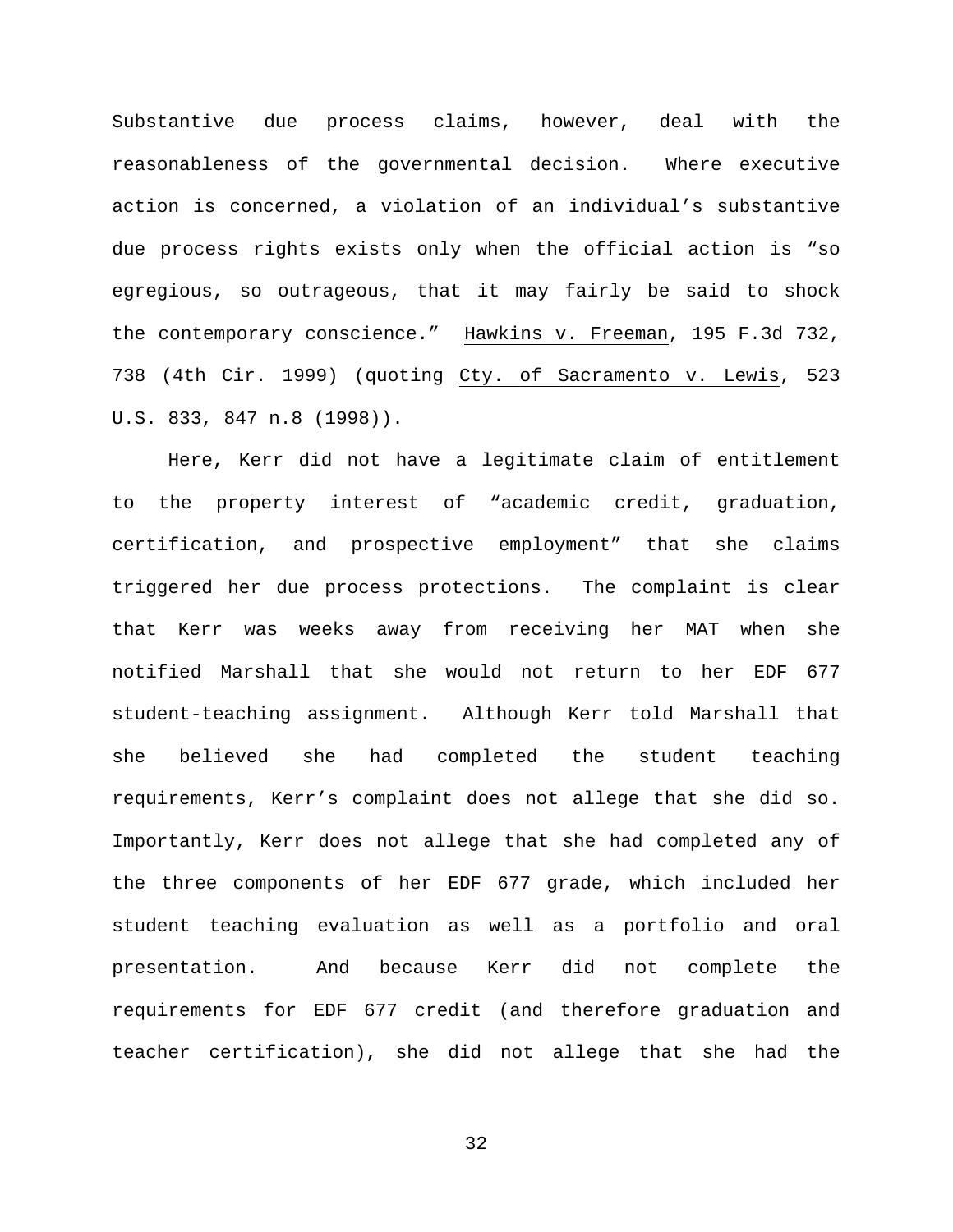legitimate claim of entitlement to the due process she argues she was denied.

Regardless, Marshall provided Kerr--as a student with a grade complaint--the process she was entitled to, as outlined in the Handbook. Under the Handbook, Kerr was not entitled to abandon her student teaching and also expect to earn credit in the course. Indeed, the EDF 677 attendance policy is strict, and Kerr does not allege that her absences were excused by any of the Handbook's approved reasons. By Kerr's own admission, she received scores of "Unsatisfactory" across numerous metrics, which itself precludes credit in EDF 677. Kerr's allegations also establish that she in fact had shortcomings in the classroom: students were disengaged, refused to take her direction, and claimed they did not have to do the work she assigned. Kerr also readily admits that she left her studentteaching placement on November 19, 2013, and made it clear, unilaterally, that she would not return. Attendance and classroom instruction are both required as part of EDF 677.

To the extent that Kuhn or Southard would have been required to implement an improvement plan for Kerr if she had stayed in the program, the allegations in the complaint reveal that Kerr did not consider this to be an option. Kerr's allegations are clear that, for her, the incident with Kuhn "undermined any professional training or experience that [Kerr]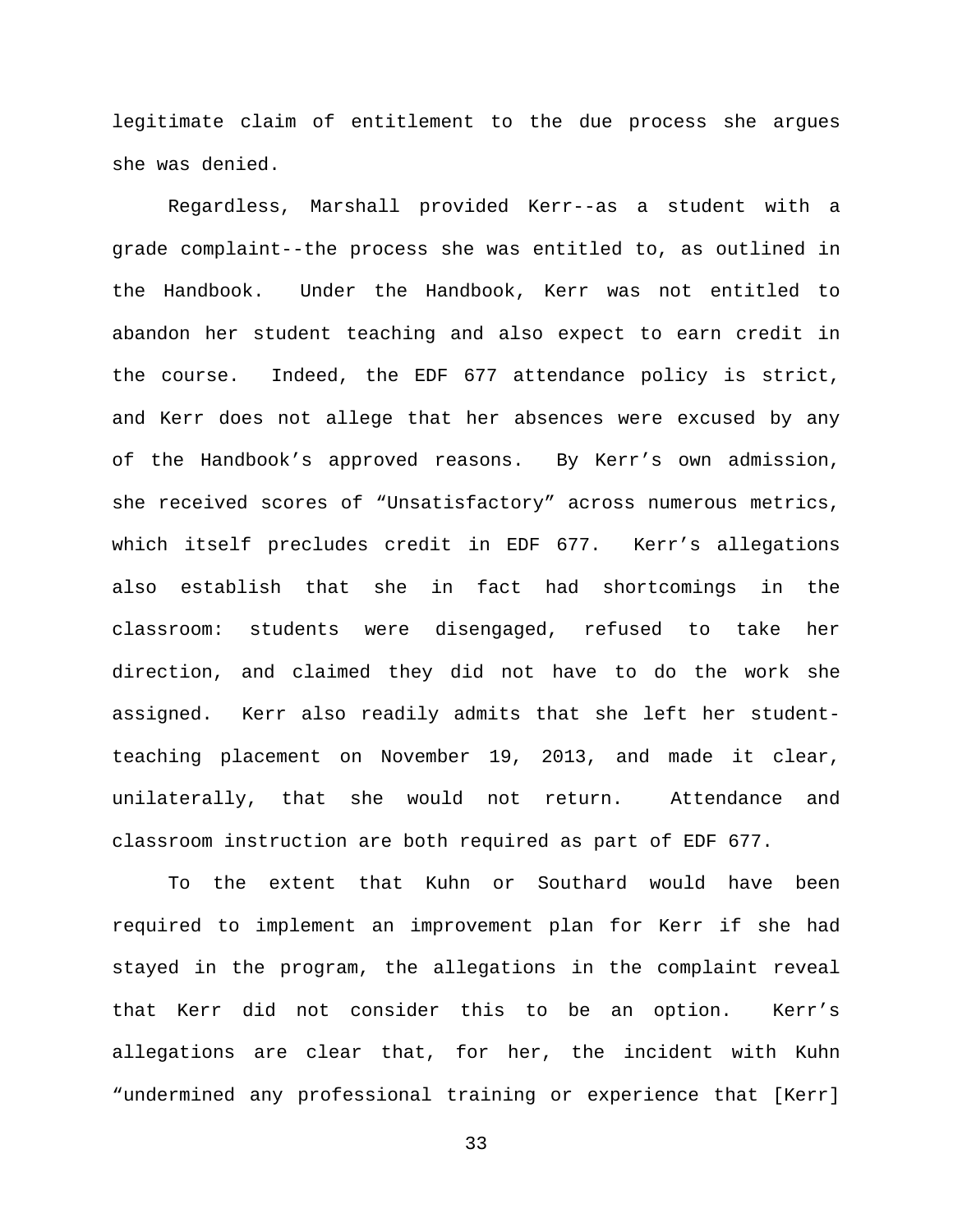might further gain in defendant Kuhn's classroom" and that she considered herself to have completed the course requirements. E.R. 13. Kerr therefore did not return for the final weeks of her student-teaching assignment.

Furthermore, Kerr was given ample opportunity to challenge her grade using Marshall's internal processes. She presented her argument to five different Marshall administrators, including the Dean of Marshall's Graduate Studies. With respect to three of those five administrators--including Pittenger, the final decision-maker--the complaint does not allege that they harbor any resentment against Kerr for any reason, or even that they had interacted with Kerr outside of the appeals process. After Kerr's three appeals to Marshall, her grade of "No Credit" stood because her complaints about Kuhn, even if they were legitimate, were raised too late for Marshall to take corrective action during the Fall 2013 Semester. The multi-tiered internal appeals process was sufficient to protect Kerr's procedural due process rights, and this court should not upset the decision absent an indication that the substance of Marshall's decision was arbitrary and capricious.

The complaint, read in light of the Handbook, does not plausibly allege that the decision to award Kerr a grade of "No Credit" was arbitrary and capricious, much less that it "shock[ed] the conscience," as would be required to state a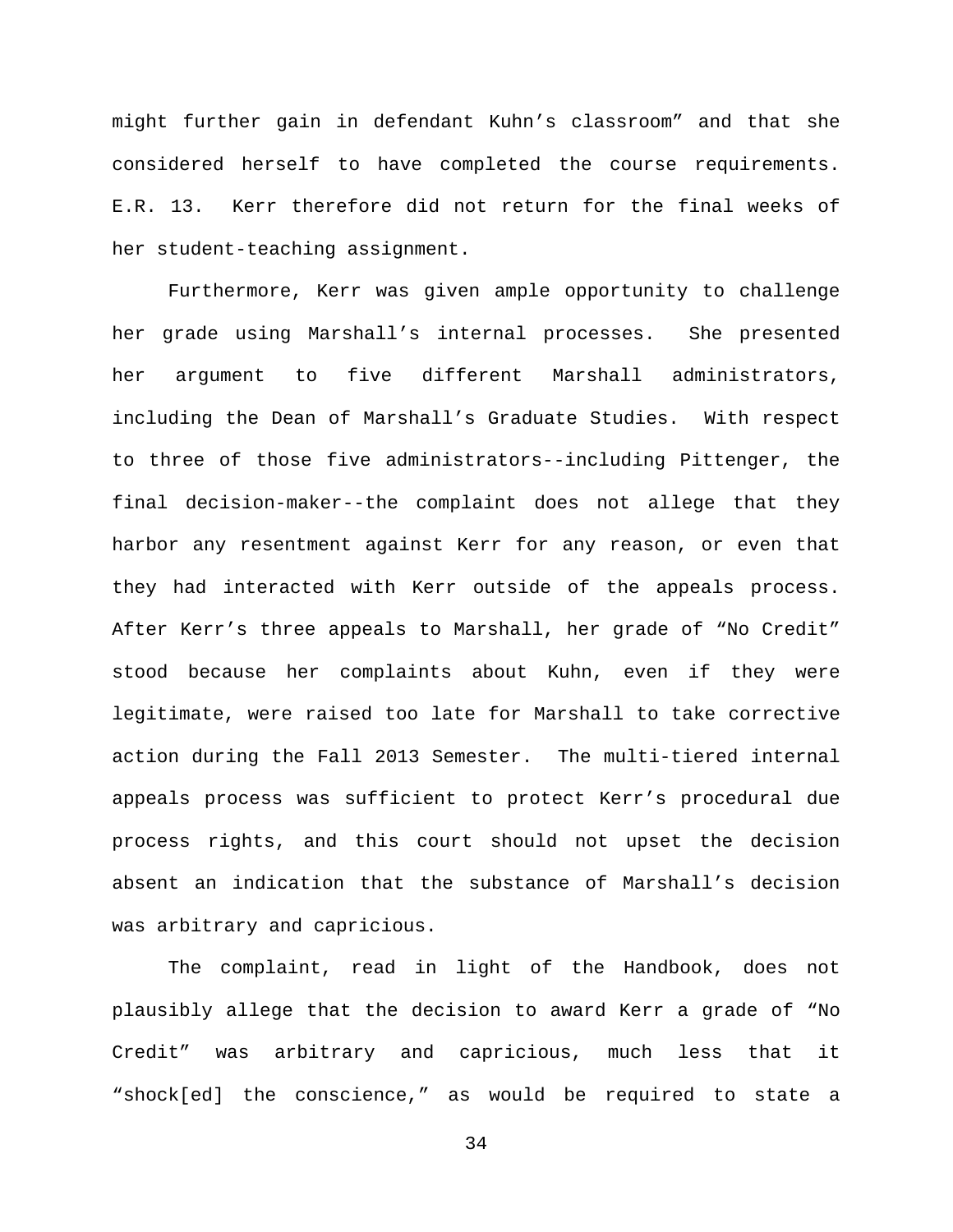claim for a violation of Kerr's substantive due process rights. Marshall had multiple rational reasons to award a grade of "No Credit" to Kerr. Kerr received "Unsatisfactory" marks on her evaluation, left her student-teaching placement early, and never requested reassignment to complete her coursework before the end of the semester. The district court therefore properly dismissed Kerr's due process claim.

# 5.

Kerr's § 1983 claims for a violation of her equal protection rights--against Appellees MUBG, Southard, Bailey, Eagle, Heaton, and Pittenger--include both a sexual-orientation discrimination theory and a "class-of-one" theory. On appeal, Kerr argues that the district court "erred by creating a broad 'academic discretion' loophole in Constitutional mandates that can be invoked on 12(b)(6)." Appellant's Br. at 24. We construe Kerr's argument to be that the district court erred by (1) finding that Kerr failed to allege discriminatory intent required for her equal protection violation on a sexual orientation discrimination theory, and (2) by holding that, in an academic setting, it is not possible to state a claim for an equal protection violation under a "class of one" theory. We address each argument in turn.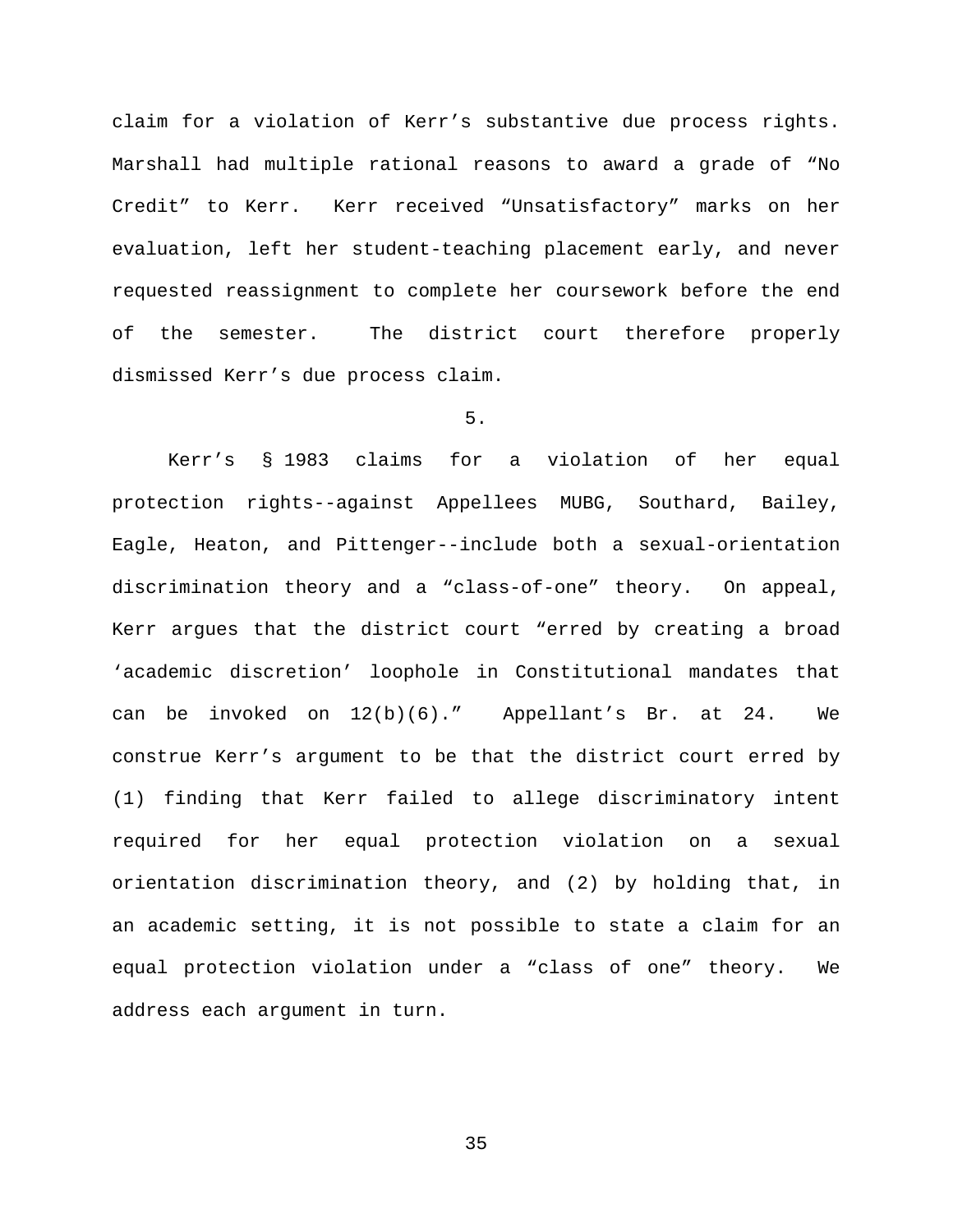Kerr's first equal protection claim arises from allegations that Marshall discriminated against her on the basis of her sexual orientation. The district court dismissed this claim, holding that Kerr's complaint failed to make "specific allegations as to when or how each individual Defendant learned of [Kerr's] sexual orientation" and was "completely devoid of any allegation that Defendants' treatment of [Kerr] differed from similarly situated students." District Court Opinion at \*22. On appeal, Kerr argues that she herself could represent both the person discriminated against and the similarly situated individual by alleging how she was treated before and after Appellees discovered her sexual orientation.

Although Kerr complains that Appellees Eagle, Heaton, and Pittenger violated her equal protection rights, there is no allegation of overt discriminatory animus on the part of any Appellee. Rather, the only fact alleged that relates to discrimination is that Bailey and Southard had knowledge of Kerr's sexual orientation. Based on the complaint's allegations, the district court properly dismissed Kerr's equal protection claim for intentional discrimination.

The Equal Protection Clause of the Fourteenth Amendment declares that "[n]o State shall . . . deny to any person . . . the equal protection of the laws." U.S. Const., amend. XIV,

36

i.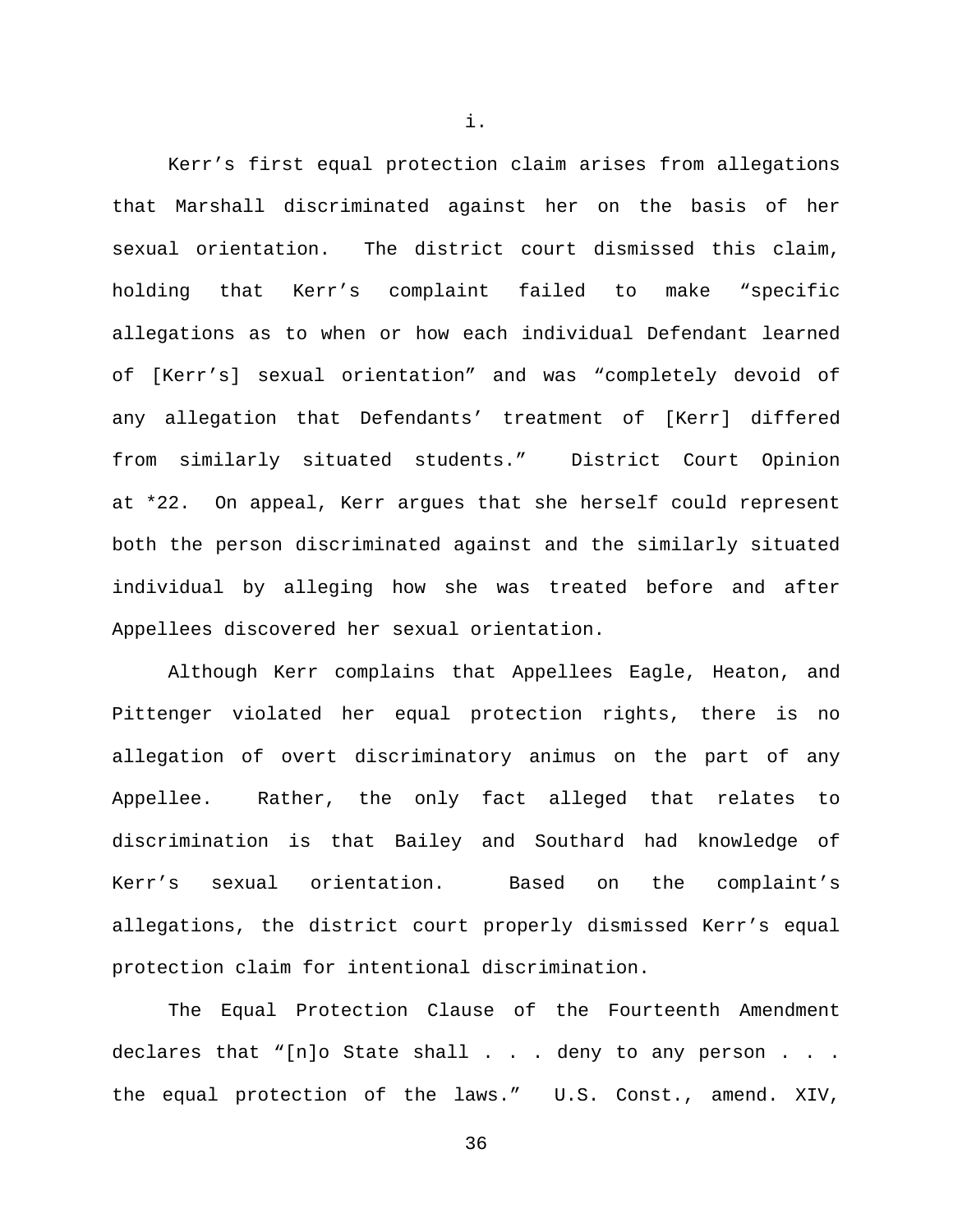§ 1. This does not forbid states from classifying individuals at all; rather it "keeps governmental decisionmakers from treating differently persons who are in all relevant respects alike." Nordlinger v. Hahn, 505 U.S. 1, 10 (1992). This court has noted,

[t]o succeed on an equal protection claim, a plaintiff must first demonstrate that he has been treated differently from others with whom he is similarly situated and that the unequal treatment was the result of intentional or purposeful discrimination. Once this showing is made, the court proceeds to determine whether the disparity in treatment can be justified under the requisite level of scrutiny.

Morrison v. Garraghty, 239 F.3d 648, 654 (4th Cir. 2001).

Absent knowledge of Kerr's sexual orientation, Eagle, Heaton, and Pittenger could not have intentionally discriminated against Kerr on that basis. Further, the complaint does not allege any interactions with Bailey and Southard before they learned of Kerr's sexual orientation, much less interactions that stand in contradistinction to how Appellants treated Kerr after the discovery. Although the complaint alleges that Southard and Bailey knew Kerr is homosexual, it does not allege that Bailey and Southard ever dealt with Kerr before they knew her sexual orientation: the complaint alleges that the two learned of this fact at the beginning of the Fall 2013 Semester,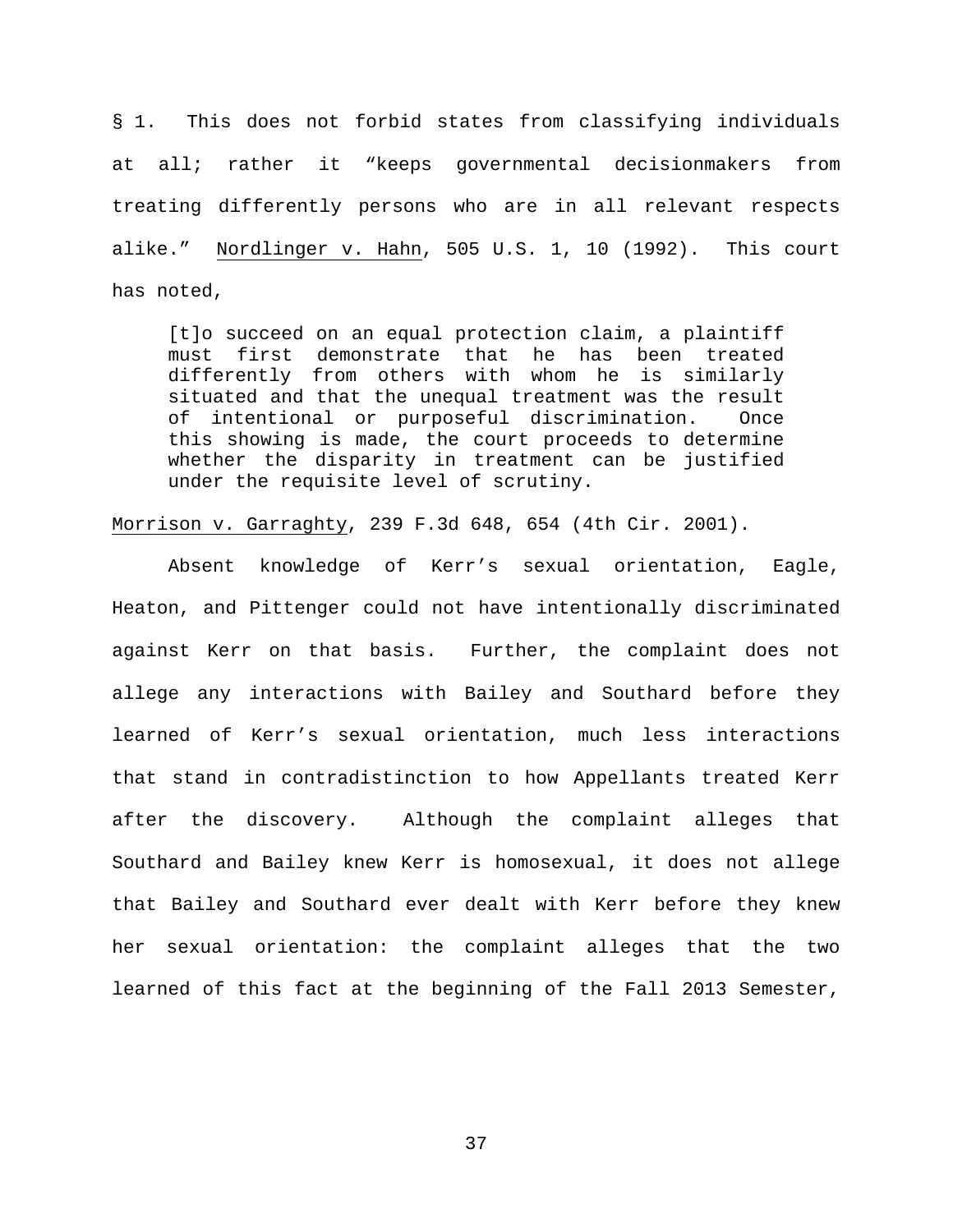in August 2013. Thus, Kerr's equal protection claim for intentional discrimination fails.[18](#page-37-0)

# ii.

Kerr also alleges that the decision of Appellees MUBG, Southard, Bailey, Eagle, Heaton, and Pittenger to deny her credit for EDF 677 constituted an equal protection violation under a "class-of-one" theory. An equal protection violation can be stated under this theory if it can be shown that the government's action constituted "irrational and wholly arbitrary" discrimination of that individual. Vill. of Willowbrook v. Olech, 528 U.S. 562, 565 (2000). In other words, there must be "no rational basis for the difference in treatment." Willis v. Town of Marshall, N.C., 426 F.3d 251, 263 (4th Cir. 2005).

Kerr challenges the district court's holding that the Supreme Court's decision in Engquist v. Or. Dep't of Agric., 553 U.S. 591, 609 (2008) (holding that a "class of one" equal protection theory does not apply in the context of public employment), precludes a "class-of-one" equal protection claim in the public-education setting. See District Court Opinion

<span id="page-37-0"></span><sup>18</sup> For the same reason, we need not address the question of whether a plaintiff can represent both the similarly situated person and the person denied equal protection for purposes of stating an equal protection claim for intentional discrimination.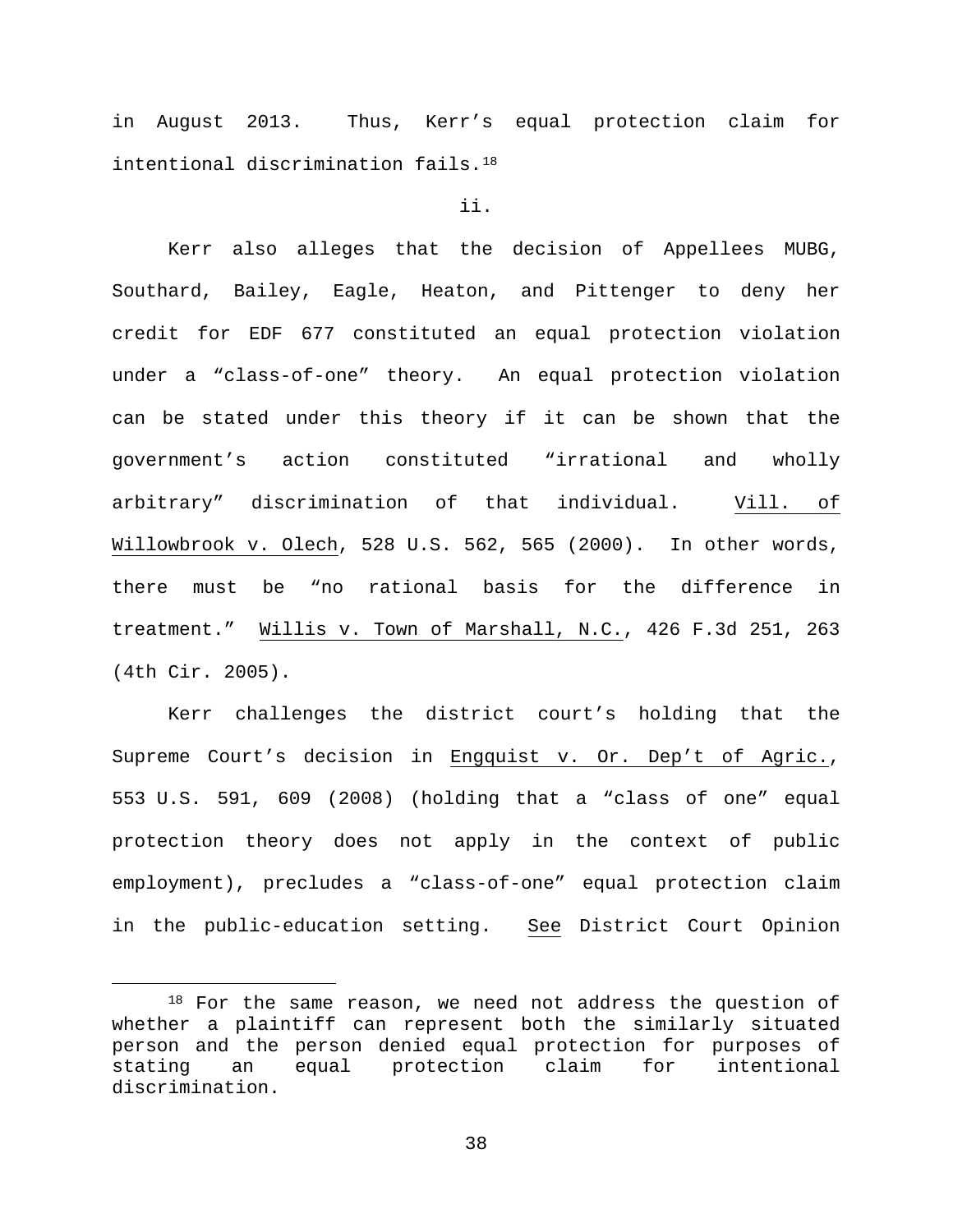at \*23-24. As we have explained above, the complaint, read in light of the Handbook, does not plausibly allege conduct from which we could conclude Appellees lacked any rational basis for giving Kerr a grade of "No Credit" in EDF 677. We therefore need not decide whether a "class of one" equal protection theory is possible in the public education setting and hold that the district court did not err in dismissing this claim.

6.

Finally, Kerr argues that the district court erred in finding that Kuhn was not an "employer" for purposes of Kerr's FLSA claim. Kerr's claim is that MUBG and Kuhn violated FLSA by failing to pay Kerr the federally-mandated minimum wage for Kerr's role as a de facto substitute teacher during Kuhn's absences from the classroom.<sup>[19](#page-38-0)</sup> Because Kerr did not receive any payment for substitute teaching and did not ultimately earn academic credit, the complaint contends that Kuhn and MUBG violated FLSA.

In holding Kuhn was not an "employer" under FLSA, the district court noted that the complaint "utterly fail[ed] to allege any indicia of Defendant Kuhn's control over the

<span id="page-38-0"></span> <sup>19</sup> The complaint contends that "Kuhn absented himself from his classroom on a regular basis without providing another supervising teacher, thus leaving Ms. Kerr responsible for his classroom duties in excess of 50% of the student teaching<br>placement." E.R. 28. If Kuhn were an "employer" under FLSA, he placement." E.R. 28. If Kuhn were an "employer" under FLSA, he would be liable for any unpaid wages.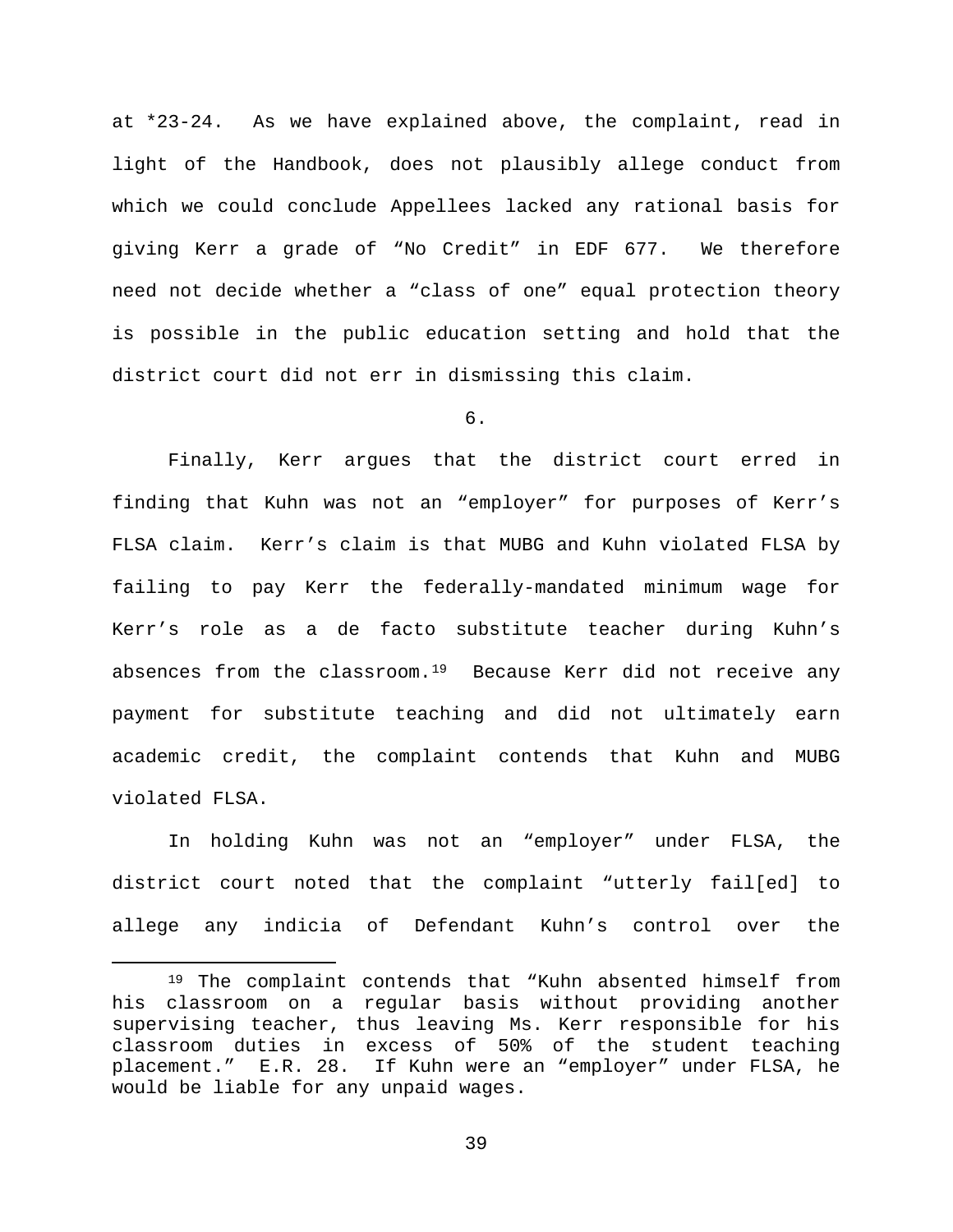conditions under which [Kerr] worked at the school, or that Defendant Kuhn held the authority to terminate her student teaching position." District Court Opinion at \*26. The district court therefore granted Appellees' motion to dismiss Kerr's FLSA claim. Id. We are compelled to agree.

FLSA conditions liability on the existence of an employeremployee relationship, and the employee bears the burden of alleging and proving the existence of that relationship. Benshoff v. City of Virginia Beach, 180 F.3d 136, 140 (4th Cir. 1999) (citing Davis v. Food Lion, 792 F.2d 1274, 1276 (4th Cir. 1986)). FLSA defines "employer" as "any person acting directly or indirectly in the interest of an employer in relation to an employee and includes a public agency." 29 U.S.C. § 203(d). Employers include those with managerial responsibilities and "substantial control of the terms and conditions of the work of . . . employees." Falk v. Brennan, 414 U.S. 190, 195 (1973). To determine whether the employer-employee relationship exists, courts apply the "economic reality" test. Schultz, 466 F.3d at 304 (citing Henderson v. Inter–Chem Coal Co., 41 F.3d 567, 570 (10th Cir. 1994)).

The economic reality test focuses on "whether the worker 'is economically dependent on the business to which he renders service or is, as a matter of economic [reality], in business for himself.'" Id. (quoting Henderson, 41 F.3d at 570).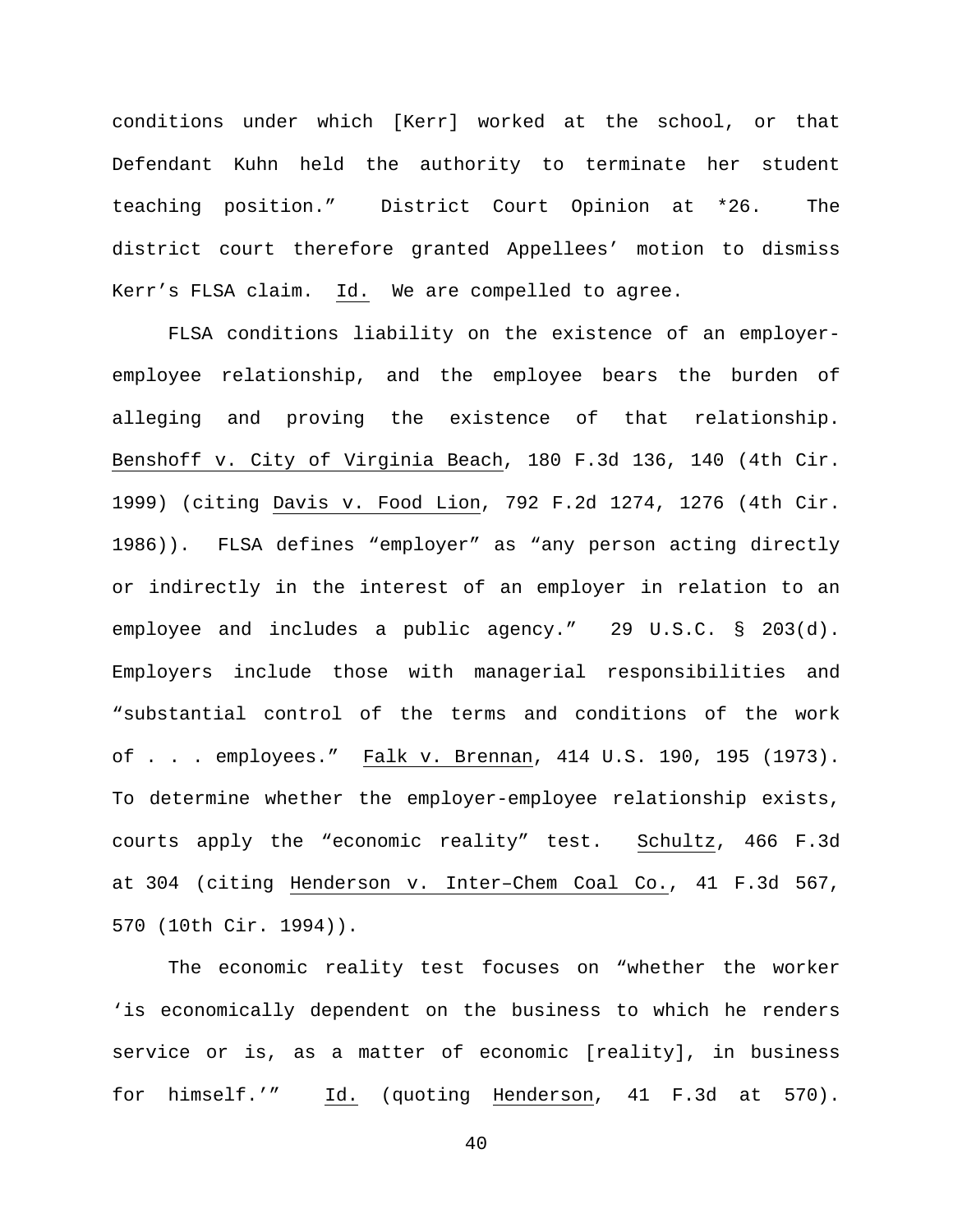Relevant factors include "whether the alleged employer (1) had the power to hire and fire the employees, (2) supervised and controlled employee work schedules or conditions of employment, (3) determined the rate and method of payment, and (4) maintained employment records." Herman v. RSR Sec. Servs. Ltd., 172 F.3d 132, 139 (2d Cir. 1999) (quoting Carter v. Dutchess Cmty. Coll., 735 F.2d 8, 12 (2d. Cir. 1984)), modified by Zheng v. Liberty Apparel Co. Inc., 355 F.3d 61 (2d Cir. 2003). Although no one factor is dispositive, not a single factor weighs in favor of finding the existence of an employeremployee relationship here.

Kuhn had no power to hire and fire Kerr. Kerr was assigned to Kuhn's classroom, and Kuhn would have had to request a reassignment--just like Kerr was required to do by the Handbook--if Kuhn wanted Kerr dismissed. Further, the complaint does not allege that Kuhn supervised and controlled Kerr's work schedule or the conditions of her employment in any way. Rather, Kuhn supervised the implementation of the course designed by Marshall under the guidelines set out by the Handbook. As Kerr was an unpaid student teacher, Kuhn could not have determined the rate and method of her payment. Finally, even though Kuhn produced Kerr's evaluation, he did not maintain her records. Instead, he reported her progress to Marshall, who kept Kerr's academic record, in line with Handbook policy.